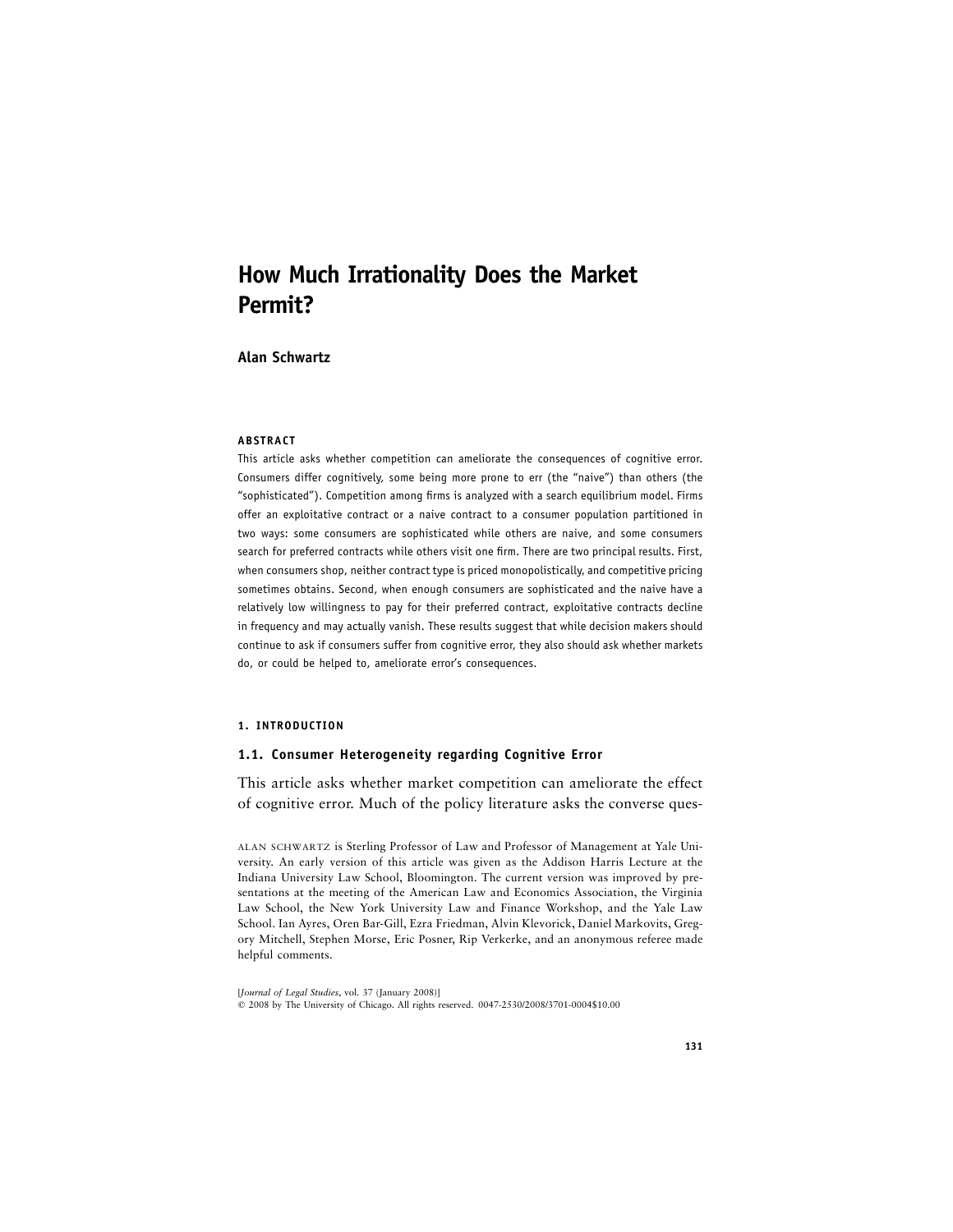tion, how the presence of cognitive error affects market performance. This literature makes a homogeneity assumption. Persons (all of them) are assumed to make particular cognitive mistakes, or no one does. Consequently, in contexts where mistakes are thought to be made, regulation in some form seems warranted.

This belief may be overstated because the homogeneity assumption is inaccurate. Psychologists believe that an experimental subject succeeds when she makes the choice that maximizes her overall well-being. This choice is denoted the "normative response." A nontrivial fraction of subjects in psychological experiments give the normative response.

This heterogeneity result arises because persons process information with one or the other of two distinct systems. "System 1 is viewed as encompassing primarily the processes of interactional intelligence. It is automatic, largely unconscious, and relatively undemanding of computational capacity. . . . [I]t conjoins properties of automaticity and heuristic processing. . . . System 2 conjoins the various characteristics that have been viewed as typifying controlled processing. System 2 encompasses the processes of analytic intelligence that have traditionally been studied in psychometric work and that have been examined by information-processing theorists trying to uncover the computational components underlying psychometric intelligence" (Stanovich 1999, p.  $204$ ).<sup>1</sup>

Cognitive theory experiments are designed such that one informationprocessing system will yield a particular response but the other will yield a different response. The experimenter's goal is to see which system governs how subjects perform the experimental task. For example, the scenarios used in framing problems intuitively seem different to subjects—the system 1 result—but analysis would show that the scenarios actually describe the same problem—the system 2 result. Subjects whose behavior is controlled by system 2 are not misled by how the question is posed. Subjects whose behavior is controlled by system 1 make errors.

1. See also Strack, Werth, and Deutch (2004, p. 222): "Social behavior is the effect of two distinct systems of information processing: a reflective system and an impulsive system. . . . In the reflective system,... knowledge about the value and probability of potential consequences is weighed and integrated to reach a preference for one behavioral option. . . . In contrast, the impulsive system activates behavioral schemata through spreading activation, which may originate from perceptual input or from reflective processes." See also Kahneman (2003, pp. 1451–52): "[T]he intuitive operations of System 1 generate impressions of the attributes of  $\dots$  thought.  $\dots$  In contrast, judgments are always explicit and intentional, whether or not they are overtly expressed. Thus, System 2 is involved in all judgments, whether they originate in impressions or in deliberate reasoning."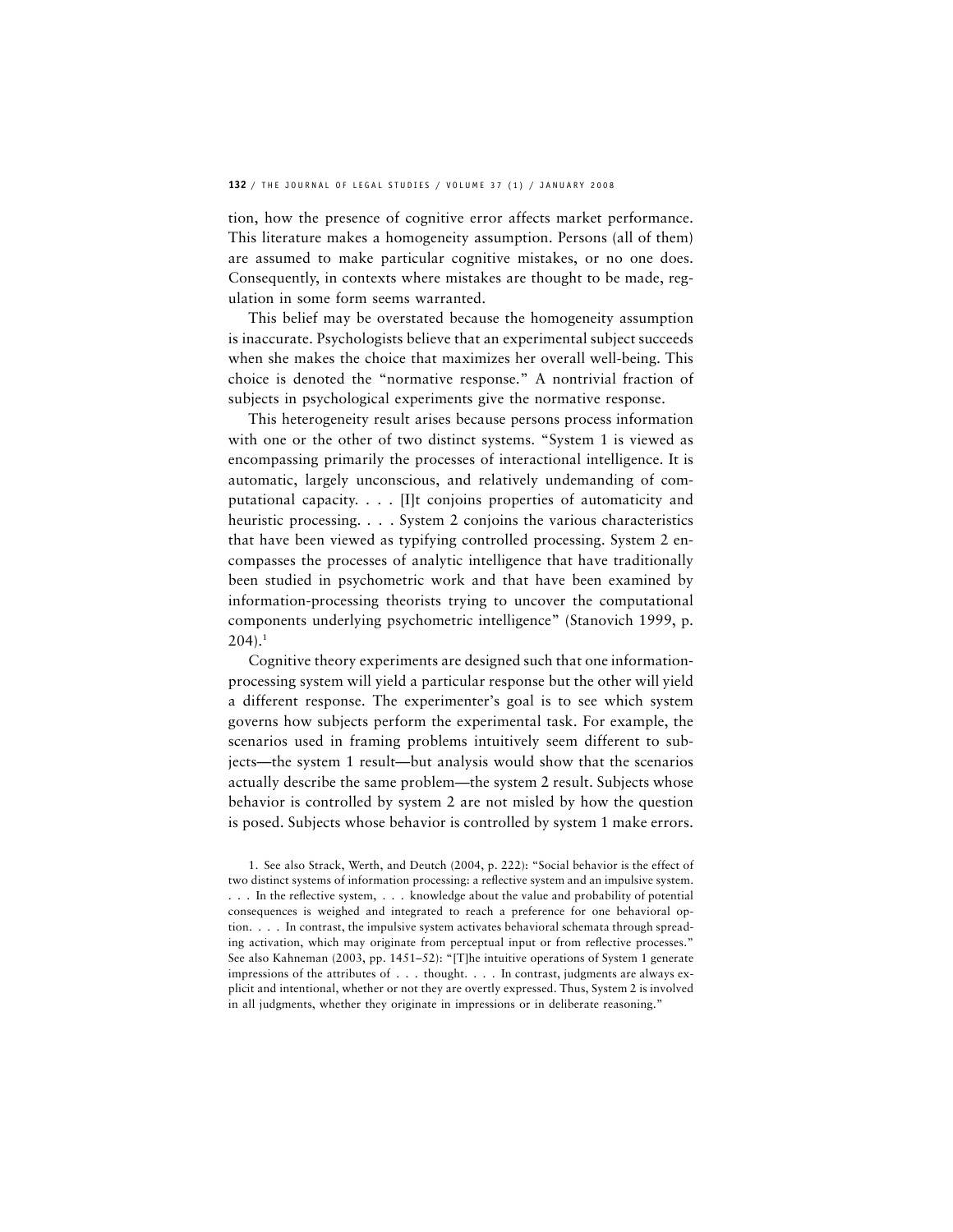The data also show that performance on one laboratory task correlates positively with performance on others: subjects who make mistakes in one context tend to make them in other contexts.<sup>2</sup>

The correlation in performance across experiments is plausible. Subjects who give the normative response in an experiment score higher in intelligence, as measured by SAT scores, than do subjects who fail to give the normative response, and the former subjects also test higher on such personal traits as a tendency to intellectualize problems (Rydval and Ortmann 2004; Stanovich and West 2000). Since intelligence and personality are relatively invariant to context, smart, intellectual people make fewer mistakes in general than other persons.<sup>3</sup> Also, persons do not come to the experimenter wearing signs that identify themselves as analytic or intuitive. Rather, when a psychology investigator is interested in who is who, she tests subjects ex post.

The psychology results suggest that markets possess two features relevant to the question asked here. First, market participants also should be heterogenous: there will be "system 2 persons," who are difficult to fool, and "system 1 persons," who are more easily misled.<sup>4</sup> Second, in mass transactions, as in the experiments, it will often be difficult for

3. Chiappe and MacDonald (2005, p. 20), summarizing studies, state, "There is evidence that people with higher g [the score for general intelligence] are better able to reason logically on a wide variety of tasks, including those in which people are prone to the systematic biases resulting from the radical contextualization characteristic of human thinking."

4. There are a few real-world examples. Agarwal et al. (2008) found that 60 percent of the consumers in their sample chose the credit card contract that minimized their total interest costs, while 40 percent did not. The probability of making the wrong choice declined with the dollar magnitude of the potential error. Agnew (2006, p. 940) found that "higher salaried employees tend to make significantly better [401(k)] choices," while other employees follow naive investment strategies. Yang, Markoczy, and Qi (2007) found that some consumers in credit card markets are excessively optimistic about their ability to make timely repayments, while others are not.

<sup>2.</sup> Stanovich's extensive review summarizes the studies (1999, p. 66): "[T]he direction of all of the correlations displayed in Tables 2.1 and 2.2 is consistent with the standard normative models used by psychologists when interpreting tasks in the reasoning and decision-making literature. Individuals giving the normative response in one task tended to give it on another—even when the task requirements were quite different. Also, in every single case, cognitive ability was positively associated with giving the normative response individuals of higher intelligence were relatively more likely to give the normative response. This was equally true for tasks where the normative response is the subject of great controversy as it was for the relatively uncontroversial tasks." A recent recognition in the literature that heterogeneity is the more defensible assumption is by Rachlinski (2006). In the same vein, "many households find adequate solutions to the complex investment problems they face, [but] some households make serious investment mistakes" (Campbell 2006, p. 1590).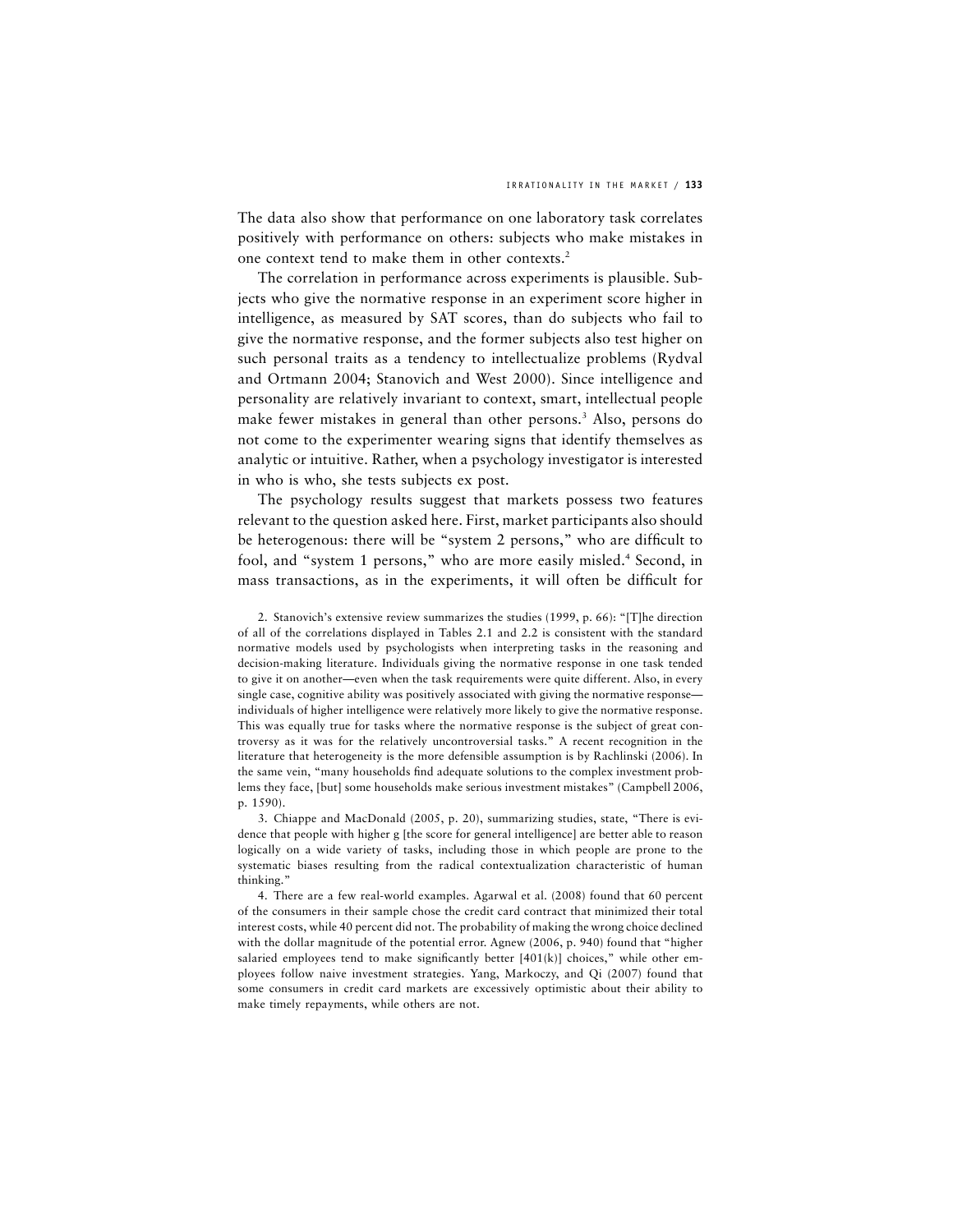sellers and lenders to identify who is who before the firm offers contracts to consumers.

Firms thus face a complex problem. A firm would like to present a deal in such a fashion as to cue the system 1 response if consumers exhibiting that response would accept less favorable terms than would more analytical consumers. For example, persons are said to be overly optimistic about their future earnings prospects. Such persons may formulate financial plans that entail the willingness to accept lending contracts with low interest rates but harsh terms—for example, a term requiring the consumer to mortgage important assets—because they underestimate the probability of default. A firm that offers such contracts to everyone, however, could lose the business of system 2 persons (their financial plans would cause them to reject agreements with such harsh terms). Since firms compete for the marginal consumer, and sometimes will not know her type, competition among firms for the sophisticated, if there are enough of such persons, could cause firms to ignore the preferences of the naive.

It will be helpful, in pursuing this possibility, to divide unsophisticated consumers into two categories: those who know their flaws and those who do not. To see the point of this distinction, suppose that many consumers discount the future hyperbolically rather than exponentially. A hyperbolic discounter has a higher discount rate between tomorrow and today than she has between  $6$  and  $5$  months from today.<sup>5</sup> Now consider a person who in January resolves that for the next year she will not spend more than \$200 each month above the amount required to satisfy her basic needs. In March, however, an MP3 player looks great to her. The consumer thus is at risk of being time inconsistent. In January, she would like to restrict her discretionary spending in the coming March, but when March arrives she may overconsume. Consumers who are aware of such present-based preferences may prefer to precommit not to spend excessively. Therefore, the market is more likely to offer

<sup>5.</sup> Considerable evidence exists that persons become more impatient as their payoffs move closer in time. The phrase "hyperbolic discounting" has become a shorthand for this type of behavior. Whether persons actually discount hyperbolically—whether their discount rates vary inversely with the time when payoffs are to be received—is becoming controversial. A good review is Frederick, Lowenstein, and O'Donaghue (2002). Shui and Ausubel (2005) find some evidence of hyperbolic discounting in credit card markets. For recent theoretical explanations of excessively present-based behavior, see Dasgupta and Maskin (2005) and al-Nowaihi and Dhami (2006).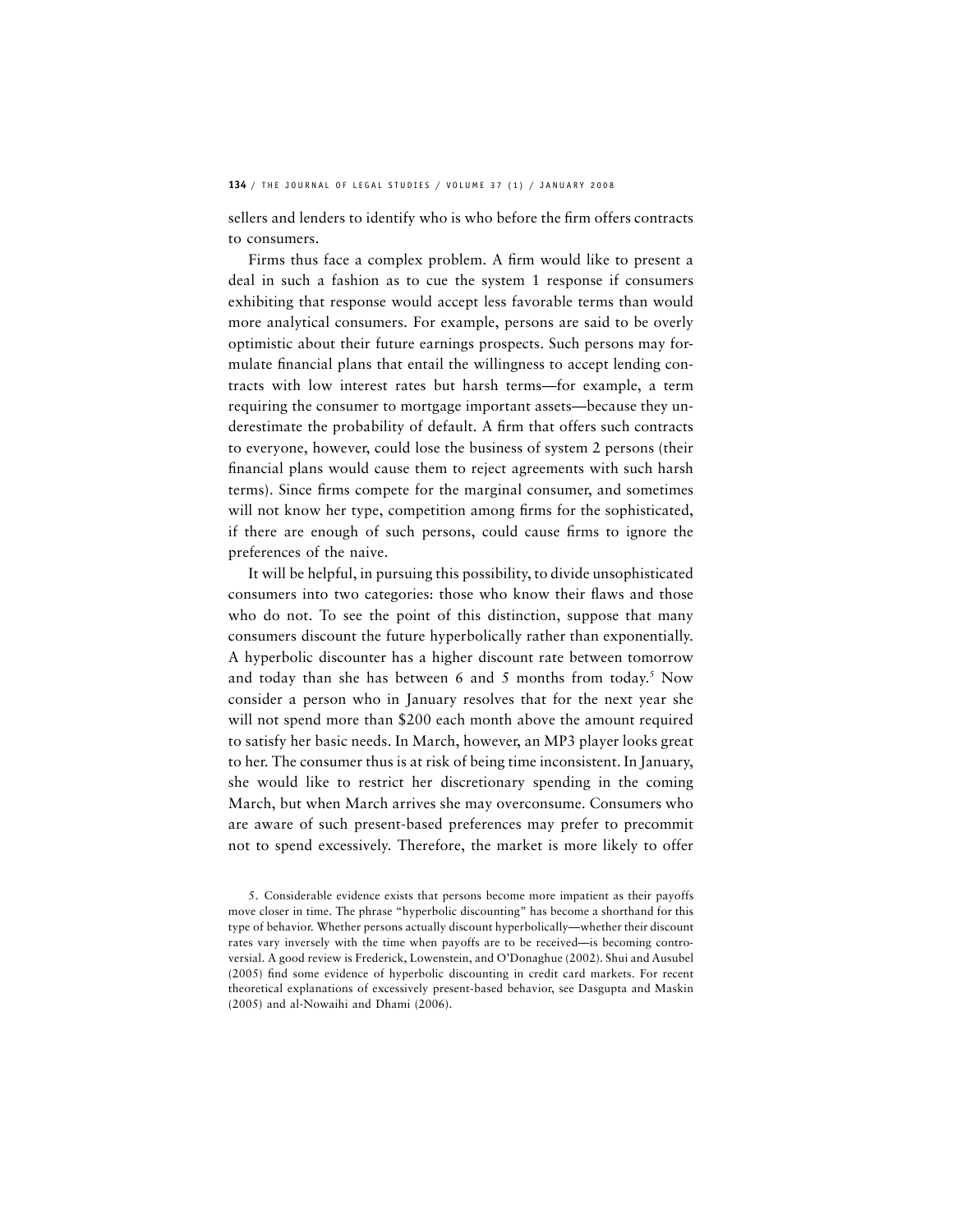"naive contracts" to consumers who are unaware of their penchant to err.

## **1.2. Identifying Naive Contracts**

An analyst testing this supposition must know what a naive or an irrational contract is, but no widely acceptable definition exists. To understand the definition used below, realize that a consumer may make two distinct mistakes: she can misconceive her type or misconceive the contract that would suit her type. A consumer misconceives her type when she is more optimistic, more confident, more present oriented, more swayed by anecdotal evidence than she should be. A consumer misconceives the contract when she correctly apprehends her type but prefers a contract that is inappropriate for that type. Cognitive error more frequently presents as a type mistake, and limited cognitive capacity more frequently presents as a contract mistake. This article is concerned with cognitive error, so the analysis below focuses on type mistakes. In this world, when the consumer buys a contract that appropriately matches her type, the contract is "sophisticated." A naive contract reflects a mismatch.

To make this definition a little more precise, suppose that contracts differ in quality, where quality is a function of the consequences that attach to breach either by the firm or by the consumer. As examples, a contract with a broad warranty is of higher quality than a contract with a narrow warranty because the broad warranty affords the consumer more relief when the seller breaches. A lending agreement with a narrow security interest (or none) is of higher quality than an agreement with a broad security interest because default is less costly to the consumer when she can keep more of her property. Now let a consumer's circumstances be such that she would purchase a warranty of quality  $q<sup>h</sup>$  if she knew the true odds of defects, unless  $q<sup>h</sup>$  carried a very high price. The consumer's search reveals the  $q<sup>h</sup>$  warranty and a lower quality warranty,  $q<sup>1</sup>$ , both of which are priced competitively. The sophisticated version of this consumer, who knows the odds, would pay the price premium for the high-quality warranty  $q^h$ , while the naive version of this consumer (she is optimistic regarding the defect probability) would purchase the lower quality but lower priced warranty *q*<sup>1</sup>. The lower quality warranty reflects a mismatch between the consumer's type and her contract choice.<sup>6</sup>

6. A broader definition would define a mismatch as the choice of a nonmaximizing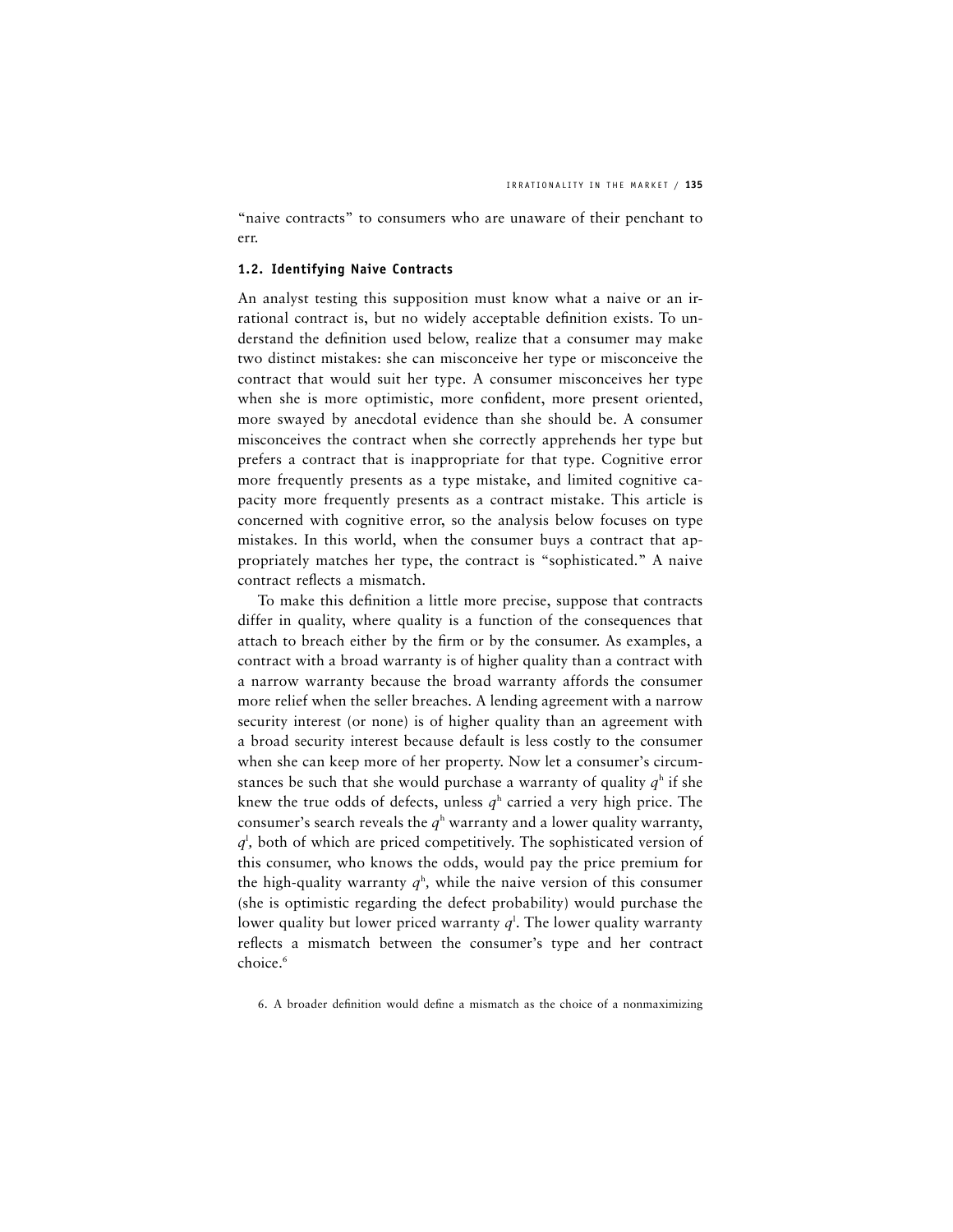The analysis below supposes for convenience that consumers are in similar circumstances and come in two types: sophisticated and naive. Contracts come in two qualities: high (for example, the broad warranty) and low. Firms specialize in selling either high- or low-quality contracts. Whenever a consumer purchases a contract that is more favorable than her type would justify, the situation would qualify as a mismatch, but more severe consequences can visit consumers who mismatch on the low side. Accordingly, low-quality contracts (that is, narrow warranties) are denoted naive in the analysis below because they are more likely than high-quality contracts to reflect disadvantageous mismatches resulting from cognitive mistakes. High-quality contracts are denoted sophisticated because they are less likely to reflect such unfortunate mismatches. A naive consumer may nevertheless buy the  $q<sup>h</sup>$  warranty if it is priced much below the low-quality warranty; similarly, a sophisticated consumer may rationally purchase the  $q^l$  warranty if  $q^h$  is monopolistically priced. Thus, equilibria may exist in which both contract types trade.<sup>7</sup>

Banning contracts that are described here as naive seems unwise. The assumption that all consumers are in similar circumstances is strong. When it is relaxed, some consumers (perhaps they are cash constrained) may rationally prefer to gamble with a narrow warranty. Another regulatory strategy would be to identify the naive and regulate what they buy, but this has obvious difficulties. A third strategy would be to correct the possibly applicable biases themselves. Section 4.3 will argue that this strategy is wise for schools but not for other institutions.

# **1.3. This Article**

This article pursues a fourth strategy: it takes consumers as they are and asks whether markets can help the naive. Market competition could cause firms to respond to cognitive error in three nice ways: (*a*) to offer contracts that sophisticated consumers prefer to all consumers, (*b*) to offer contracts to self-aware error-prone persons to permit these consumers to avoid serious trouble, or (*c*) to offer naive contracts but to

contract. For example, a consumer who expected to borrow a lot would be better off with a credit card contract that had an introductory fee and a low annual rate, while a consumer who expected to borrow a little would do better with a contract that had no introductory fee and a high annual rate. A consumer who incorrectly believes she will borrow little, in consequence of optimism about her prospects, is mismatched if she chooses the contract with an introductory fee. The text focuses on utility-minimizing contracts in the breach context because they have attracted much of the policy attention.

<sup>7.</sup> The prices at which consumers will purchase their less preferred contracts are precisely defined in the model below.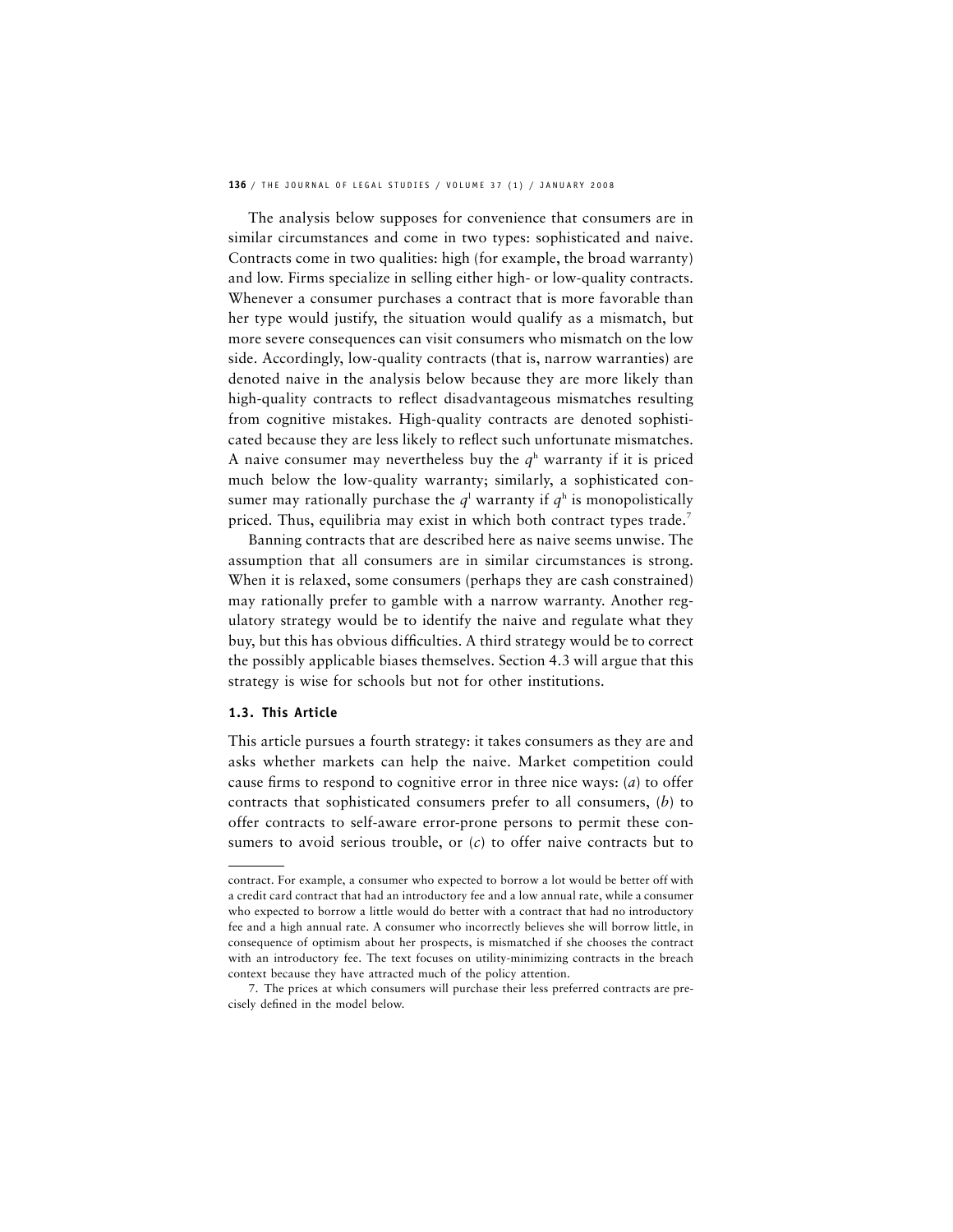price them competitively, so that inefficiencies are second order. The question whether actual markets respond in any of these ways poses theoretical and empirical issues. Regarding theory, the analysis must be more concrete. How does competition work when some consumers are fully rational and others are not?<sup>8</sup> Regarding empirics, does competition work in the ways that theory suggests?

This article takes a theoretical tack. Section 2 creates a search equilibrium model of competition among firms for naive and sophisticated consumers.9 The model addresses two issues: (*a*) how competition affects the price at which naive contracts are sold and (*b*) how competition affects the mix of naive and sophisticated contracts the market offers. Section 3 shows that, under plausible conditions, competitive markets will reduce the prices of naive contracts and sometimes will drive naive contracts out altogether.10 The conclusion (Section 4) summarizes the results and discusses their normative implications.

A serious normative question should be raised at the outset: is it desirable for competition to drive out contracts intended for the naive? This result would be unfortunate if the normative goal were the maximization of persons' actual preferences, for the preferences of the naive would have been frustrated. A full normative analysis of what markets should do is outside this article's scope, but the conclusion will briefly argue that society should want markets to implement the consumer's ideal preferences—the preferences she would have were she sophisticated—rather than her actual preferences. If this argument persuades,

8. A Coasian analysis would take a broader focus, to ask when cognitive error is best corrected within firms or on markets. Market analysis regarding cognitive error is so undeveloped that it seems productive at this stage to pursue a market inquiry separately.

9. A search model analyzes competition for search goods, which are goods all of whose features the buyer can observe before purchase. Color thus is a search good, while durability is an experience good. This article uses a search model because it is interested in the contracts consumers sign, and a contract, at least in theory, can be read before the consumer commits to buy.

10. DellaVigna and Malmendier (2004) show that a monopolist will offer utilitymaximizing contracts to sophisticated and to error-prone but self-aware consumers, but the monopolist will exploit the naive. They obtain the same results in the competitive case when competition is perfect. Perfect competition, however, requires consumers to have zero search costs: that is, the consumer can costlessly compare the contracts that every firm in the market offers. The analysis below asks how markets perform under the more realistic assumption that it is costly for consumers to search.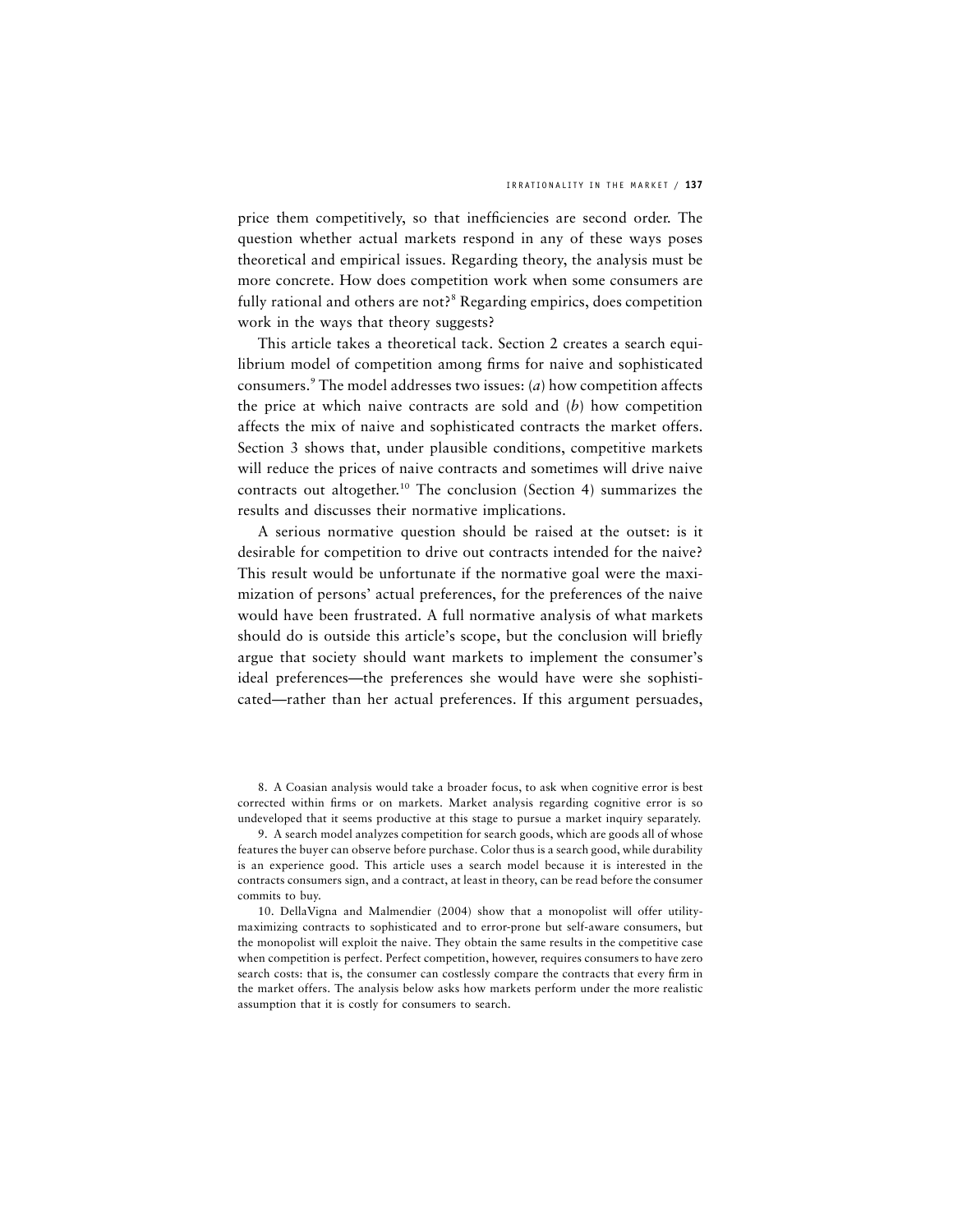then markets that respond more to the sophisticated than to the naive are performing well. $^{11}$ 

#### **2. A SEARCH MODEL**

# **2.1. Consumer Types**

Each consumer buys one contract, which is associated with the purchase of a product or the incurring of a financial obligation, or the consumer does not transact. Consumers are partitioned in two ways. First, some consumers do not make errors or do but are aware of their failings. Both consumer types are denoted "sophisticated" because they can correctly match their type to the contracts they buy. Other consumers are in objective circumstances similar to those of the sophisticated consumers but make errors. These consumers, however, are unaware of their penchant to err and so are denoted "naive"; they are more likely than the sophisticated consumers to buy mismatched contracts. There are  $B<sub>s</sub>$  sophisticated consumers in the market and  $B_n$  naive consumers, where  $B_{s} + B_{n} = B$ , the total number of consumers. Consumers also are partitioned according to their shopping behavior. The nonshoppers— $B_1$  in number consumers—visit one firm before purchasing. The shoppers— *B*<sup>2</sup> in number consumers—visit two firms and then purchase the most

11. Akerlof and Yellen (1985, p. 712) make a conjecture that anticipates the results reached here regarding the possible efficacy of markets. They show that while irrational behavior sometimes can have large effects, it is "easy to envision cases in which nonmaximizing behavior by a significant fraction of the population would have only a minor effect on the equilibrium of the system.... Suppose, for example, that a significant minority of rational market participants regards two goods or assets as perfect substitutes at a given price ratio; the opinions of such agents is [*sic*] apt to dictate the market outcome even in the presence of a substantial fraction of irrational or nonmaximizing agents. Financial markets provide the obvious example." Kluger and Wyatt (2004, p. 995) tested this conjecture by creating a simple double auction market for a security in which the subjects' particular cognitive error is not to update probabilities according to Bayes's law when given new information. They found that when all subjects made this error, the market outcome was inefficient. "However, when markets are made up of both rational (no judgment error) and biased traders, we find the outcome is reversed. . . . Competition among... bias-free subjects is sufficient to drive prices to correct levels despite the presence of twice as many subjects who exhibit probability judgment errors." This article asks whether competition has similar positive effects in consumer markets for goods or credit. More recently, García, Sangiorgi, and Urošević (2007) argue that in financial markets prices will be set as if all agents are rational, although a positive fraction of agents are naive. This is because, in their model, rational agents adjust their information acquisition strategies to take account of the optimists' behavior.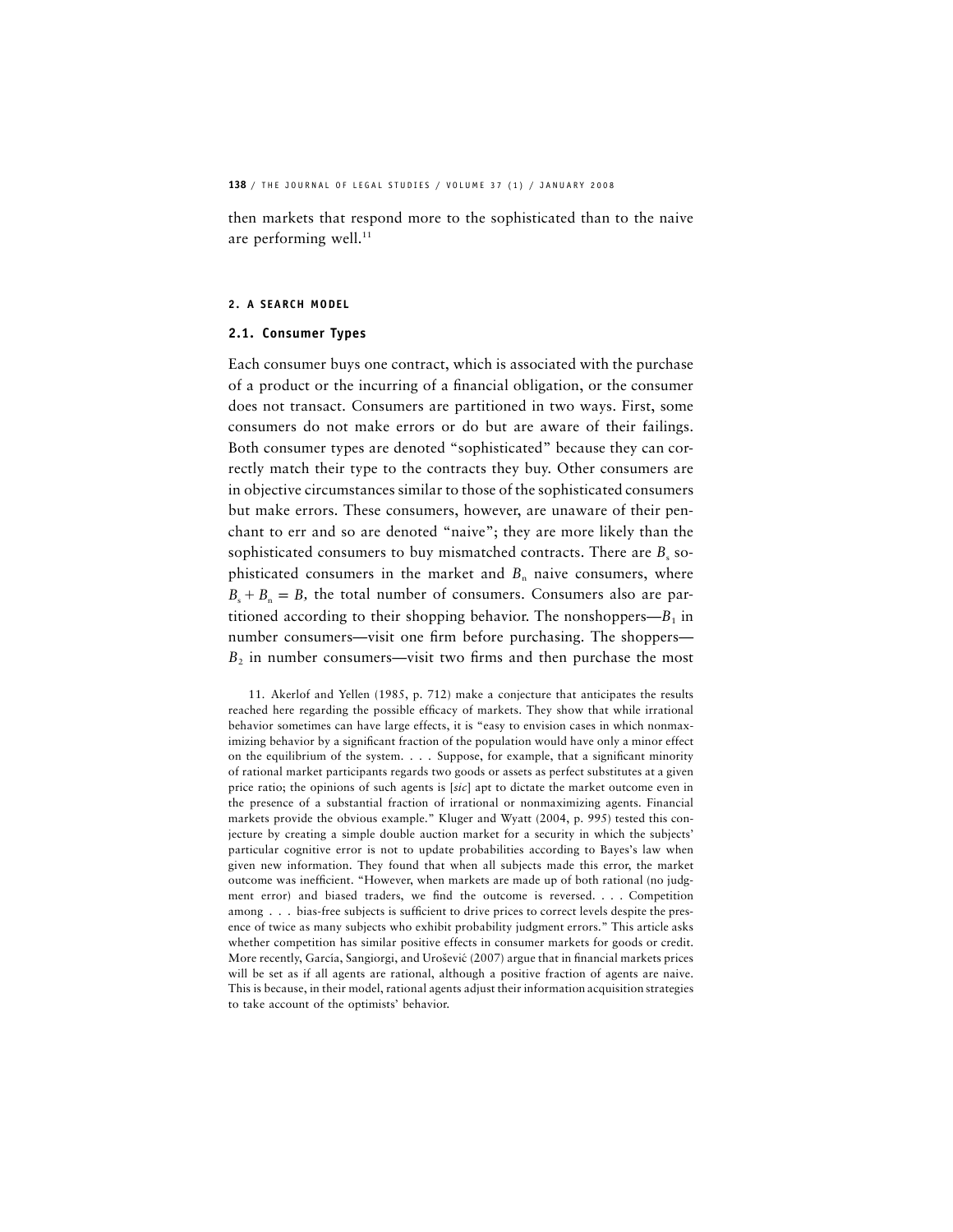attractive of the two contracts they see.<sup>12</sup> A sample size of two is chosen for convenience.

Naive and sophisticated consumers apparently have similar preferences for low prices; both consumer types are assumed to search with the same probability *P*.<sup>13</sup> The number of naive shoppers—*PB*<sub>n</sub>—is denoted  $b_{\text{ns}}$ , and the number of naive nonshoppers— $(1 - P)B_{\text{n}}$ —is denoted  $b_n$ . Similarly, there are  $b_{ss}$  sophisticated shoppers and  $b_s$  sophisticated nonshoppers.

# **2.2. Contracts and the Information Structure**

A contract is a set of terms that define a consumer purchase. A firm can sell a high-quality contract, denoted  $X<sub>s</sub>$ , or a low-quality contract, denoted *X*n. The high-quality contract is intended for the sophisticated consumers because they are more likely than the naive consumers to recognize that the contract is appropriate for their type. The low-quality contract is intended for the naive consumers, whom cognitive bias can cause to make mismatches.<sup>14</sup> At the beginning of a period, the firm

12. Using a nonsequential search—with a fixed sample size—is an attractive strategy for several reasons. First, it is optimal when the outcome of the search is observed with delay. For example, people often apply for several jobs at once rather than apply for a job and then apply for another only after rejection. Albrecht, Gautier, and Vroman (2006) develop a search equilibrium model to analyze labor markets in which job applicants make a fixed number of applications. Further, when there are fixed costs to shop, it often is best to visit a shopping district, thereby spreading the cost over several store visits. Finally, a fixed sample size search is attractive to risk-averse consumers who do not know the complete price distribution in a market. Using a sequential search in this circumstance may cause consumers to stop searching too soon (they see prices they consider to be low and buy even though there are lower prices) or to stop searching too late (they see prices they consider to be high and continue searching for nonexistent lower prices). The danger of searching too little seems more likely (Einav 2005; Sonnemans 1998).

13. The assumption that all consumers search with the same probability is consistent with results showing that the principal determinant of search intensity in search theory experiments is search costs (Grether, Schwartz, and Wilde 1992).

14. Contracts are assumed to be independent, in the strict sense that the consumers' choice of the naive contract does not affect the payoffs of consumers who choose the sophisticated contract. As an example of how this assumption could be violated, let a lender offer a mortgage with an attractive refinancing option that sophisticated consumers will use optimally (that is, when rates drop substantially) but naive consumers will underuse. The naive consumers' failure to refinance at favorable rates creates a cross subsidy from the naive to the sophisticated. The existence of this subsidy, in turn, could cause sophisticated consumers to reject contract innovations that would benefit everyone but dissipate the subsidy. A similar effect occurs when firms offer a base product and later offer an addon. The willingness of naive consumers to pay monopoly prices for the add-on permits firms to offer the base good at cost or less. The sophisticated consumers benefit by substituting away from the add-on while paying the low price for the base good (Gabaix and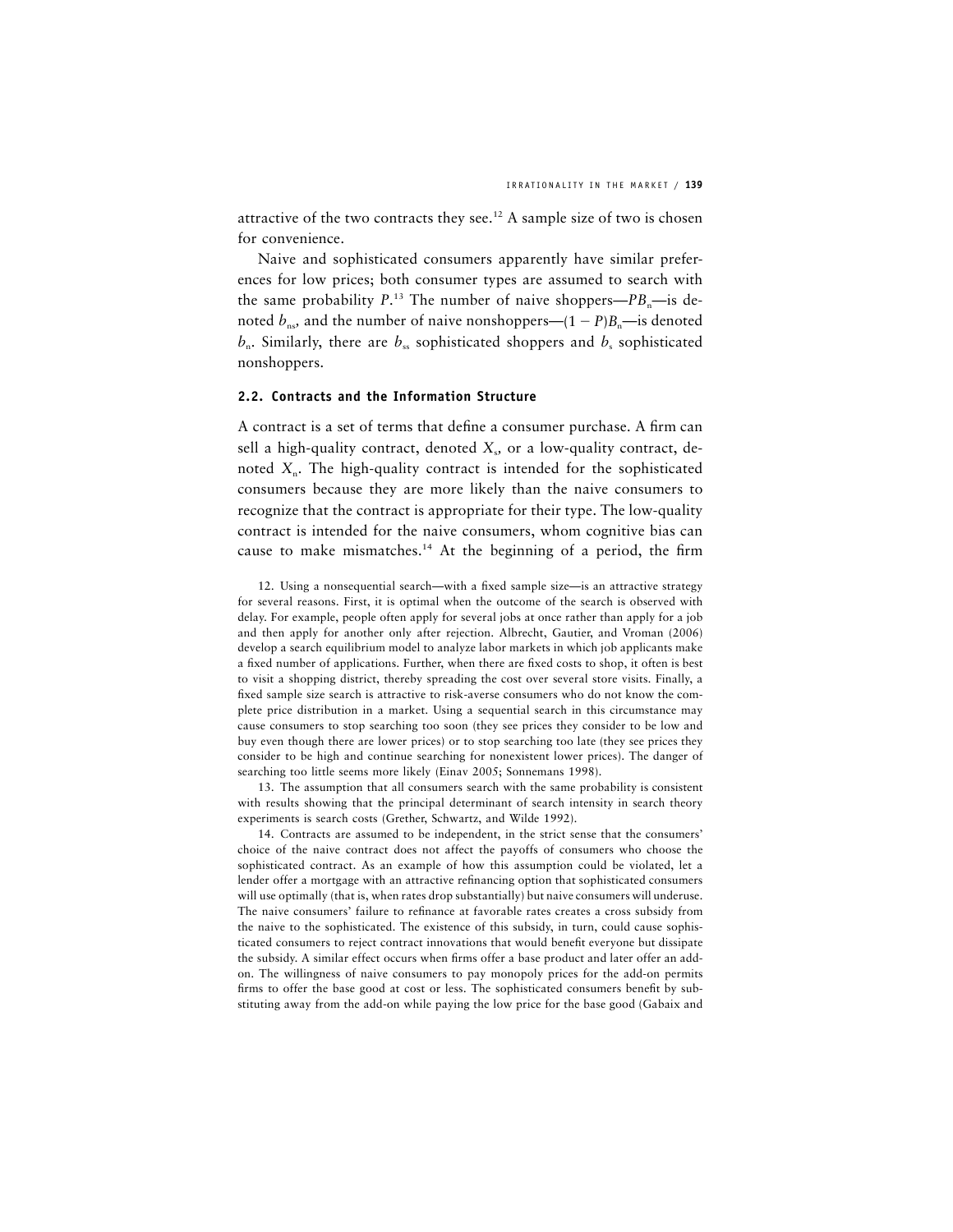chooses which type of contract to offer and what price to charge. The firm then knows the naive/sophisticated consumer distribution and the shopper/nonshopper distribution. After a period—a "shopping season"—ends, the firm can revise its contracting strategy. The model below considers only one period.

A firm has no occasion to alter its strategy during a period because, it is assumed, whether a particular consumer is naive or sophisticated, or is a shopper or not, is private information. Regarding the privateinformation assumption, in mass transactions firms cannot distinguish consumers by their analytical ability or penchant to think hard about problems. Also, the relation between easily available demographic data and the presence of bias in particular persons is crude. For example, the evidence now does not support such claims as that consumers who make \$100,000 per year are less likely to discount hyperbolically than are consumers who make \$50,000 a year. Similarly, consumers' susceptibility to framing effects is invariant to age (Ronnlund et al.  $2005$ ).<sup>15</sup> Finally, parties do not bargain in the model, so a firm cannot conveniently learn whether consumers who visit it have visited another firm or plan to shop further.

## **2.3. Costs and Prices**

There are *Y* total firms in the market, where  $Y_s$  sell the sophisticated contract *X*<sub>s</sub> and *Y*<sub>n</sub> sell the naive contract *X*<sub>n</sub> (*Y*<sub>s</sub> + *Y*<sub>n</sub> = *Y*, the total number of firms). Each firm has fixed costs  $F_i$  ( $i = s$  or n), produces at a constant marginal cost of *ci* over some range {*0, zi* }, and produces at an infinite marginal cost thereafter  $(z<sub>i</sub>$  thus is the firm's capacity constraint). The average cost of offering a contract is  $AC(X_i) = (F_i/q) + c_i$ where *q* is output. The competitive price, which has each firm pricing contracts at an average cost and selling up to capacity, thus is  $p_i^* =$  $AC_i(X_i)(z_i) = (F_i/z_i) + c_i$ . There is free entry, so in equilibrium firms earn zero profits, and no firm can increase its expected profits by changing its price or the type of contract it offers.

Laibson 2006). Few consumer contracts have been identified, however, that permit the kinds of cross subsidization described in this footnote. The independence assumption thus should not materially bias the results reached here.

<sup>15.</sup> Agarwal et al. (2006, p. 10) report that "the pattern of results [in their credit card study] is broadly similar across the wealthy versus non-wealthy accounts." The assumption that consumer types are private information is a domain assumption. The model does not apply when a firm can learn, on a person-to-person basis, which consumers are naive and which are not. A firm that knows this information will offer exploitative contracts to the naive.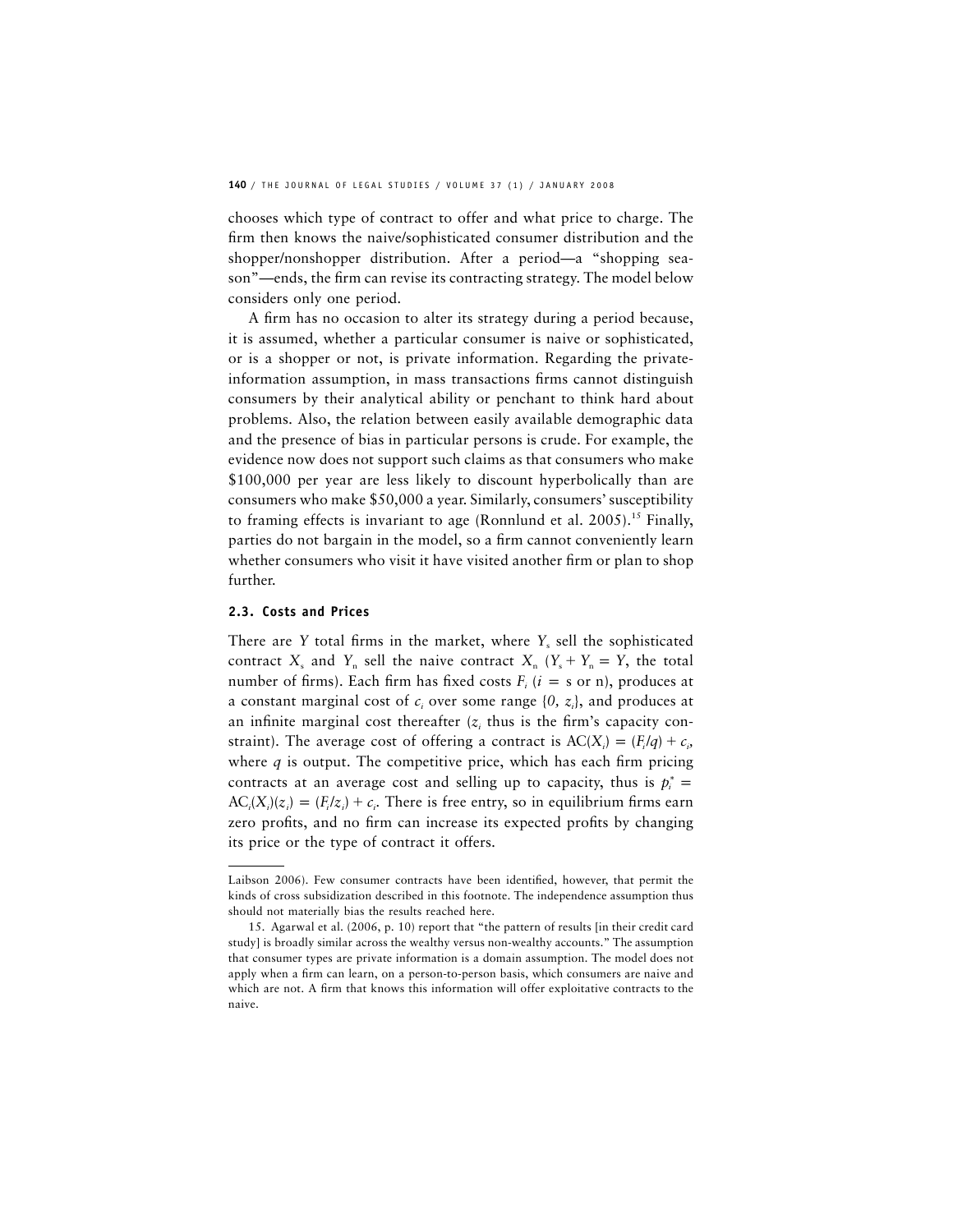Contracting costs are assumed to increase with contract quality (that is, it costs the firm more to offer a broad warranty than to offer a narrow warranty). More particularly, the marginal cost of selling contracts is assumed not to vary by contract type:  $c_n = c_s = c$ . The assumptions that contracting costs are increasing in quality and that marginal costs are the same imply that the fixed costs of offering the high-quality contract exceed the fixed costs of offering the low-quality contract. Consequently, the competitive price of the sophisticated contract— $p_s^*$ —exceeds the competitive price of the naive contract— $p_n^*$ . The fixed-cost assumption is plausible but may be too general. The implications of relaxing it are considered in Section 3.3.

#### **2.4. Willingness to Pay and Consumer Preferences**

A consumer is said to prefer a contract if she would choose it after seeing both contracts selling at their competitive prices. To understand this concept of a preference, let a sophisticated consumer purchase the contract intended for her,  $X<sub>s</sub>$ , at any price up to a common limit price for sophisticated consumers of *l<sub>s</sub>*. A consumer will purchase her less preferred contract if the price of her preferred contract is too high. The sophisticated consumer thus will purchase the contract intended for naive consumers,  $X_n$ , at any price up to a common limit price of  $l_{sn}$ . Sophisticated consumers are assumed to have a greater willingness to pay for the sophisticated contract than for the naive contract  $(l_{\rm s} > l_{\rm m})$ . If the same reasoning is used, a naive consumer will purchase  $X_n$  at any price up to a common limit price for naive consumers of  $l_n$  and will purchase  $X_s$  at any price up to a common limit of  $l_{ns}$ , where  $l_n > l_{ns}$ . A sophisticated consumer also is assumed to have a lower willingness to pay for the naive contract than the naive consumer has  $(l_{\rm sn} < l_{\rm n})$ . Similarly, for naive consumers,  $l_{ns} < l_s$ . These limit prices are referred to as the consumers' willingness to pay for contract types.

A consumer who sees both contracts will purchase the contract for which her marginal willingness to pay exceeds her marginal cost. To see what is meant, note that the naive consumer would derive a surplus of  $i_n - p_n^*$  if she purchased  $X_n$  at its competitive price and a surplus of  $l_{\rm ns}$  –  $p_{\rm s}^*$  if she purchased  $X_{\rm s}$  when it is priced competitively. If the terms are rearranged, this consumer will buy  $X_n$  if  $l_n - l_{ns} > p_n^* - p_s^*$ , where the left-hand side of this inequality is the consumer's marginal willingness to pay for the naive contract and the right-hand side is her additional marginal cost. The left-hand side is positive and the right-hand side is negative, so the inequality always is satisfied. The naive consumer thus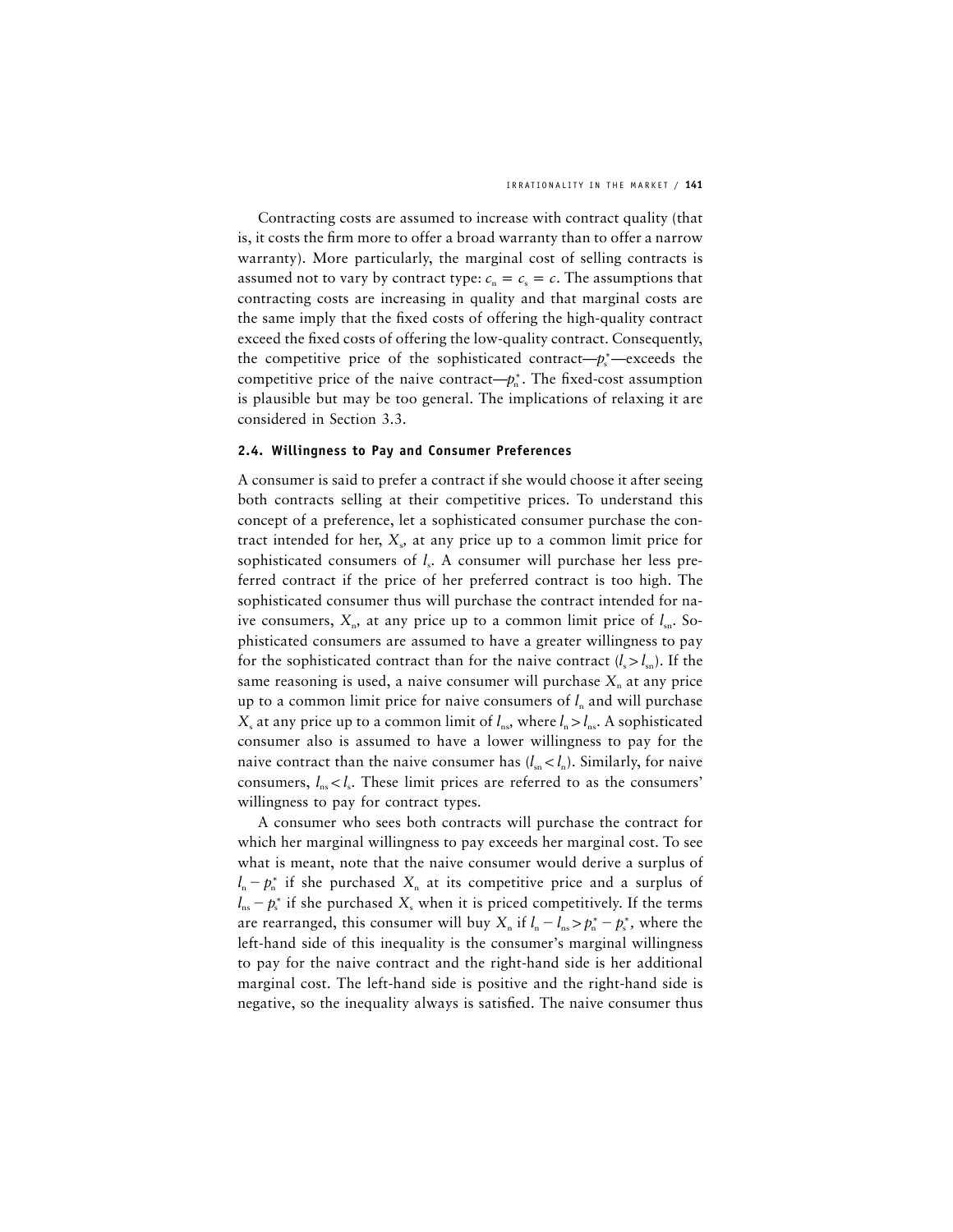will purchase  $X_n$  if she sees both contracts priced competitively.<sup>16</sup> If the same logic is used, the sophisticated consumer would purchase the sophisticated contract if she saw both contracts priced competitively and  $l_s - l_{sn} > p_s^* - p_n^*$ . Both sides of this inequality are positive, so the inequality may not always hold. A sophisticated consumer who only weakly preferred the sophisticated contract would purchase the competitively priced naive contract if the fixed costs of selling that contract were much below the fixed costs of selling the sophisticated contract. The combination of a weak willingness to pay for a contract and relatively high fixed costs to create and administer it seems uncommon. Therefore, the sophisticated consumer is assumed to prefer  $X_s$  when she sees both contracts priced competitively.

### **2.5. Switching between Contracts**

In the model, consumers sometimes will purchase their less preferred contract. To see precisely when, consider a naive consumer. She is assumed to reject the naive contract  $X_n$  when it is priced such that she would earn at least as much surplus by purchasing  $X_s$  at its competitive price. The noncompetitive price for  $X_n$  that satisfies this condition is the switching price. If this price is denoted  $p_n(a)$ , a naive consumer who observes both contract types will buy the sophisticated contract when  $l_{\text{ns}} - p_s^* \ge l_{\text{n}} - p_{\text{n}}(a)$ . The left-hand side of this inequality is the naive consumer's surplus from purchasing  $X_s$  when it is priced competitively; the right-hand side is the surplus from purchasing  $X_n$  at the switching price. Letting this expression be an equality and rearranging terms yields the switching price that would induce naive consumers to buy sophisticated contracts:  $p_n(a) = l_n - l_{ns} + p_s^*$ . The price at which a sophisticated consumer would switch to  $X_n \rightarrow p_s(a)$  is derived similarly.

This analysis suggests that the degree of exploitation a market can sustain is decreasing in consumer sophistication. For example, consumers may make fewer mistakes regarding the warranty term than regarding the prepayment penalty term because consumers experience product de-

<sup>16.</sup> This result follows from assuming that the naive consumer has a greater willingness to pay for the contract intended for her than for the contract intended for the sophisticated consumer, and the fixed costs of offering sophisticated contracts exceed the fixed costs of offering naive contracts.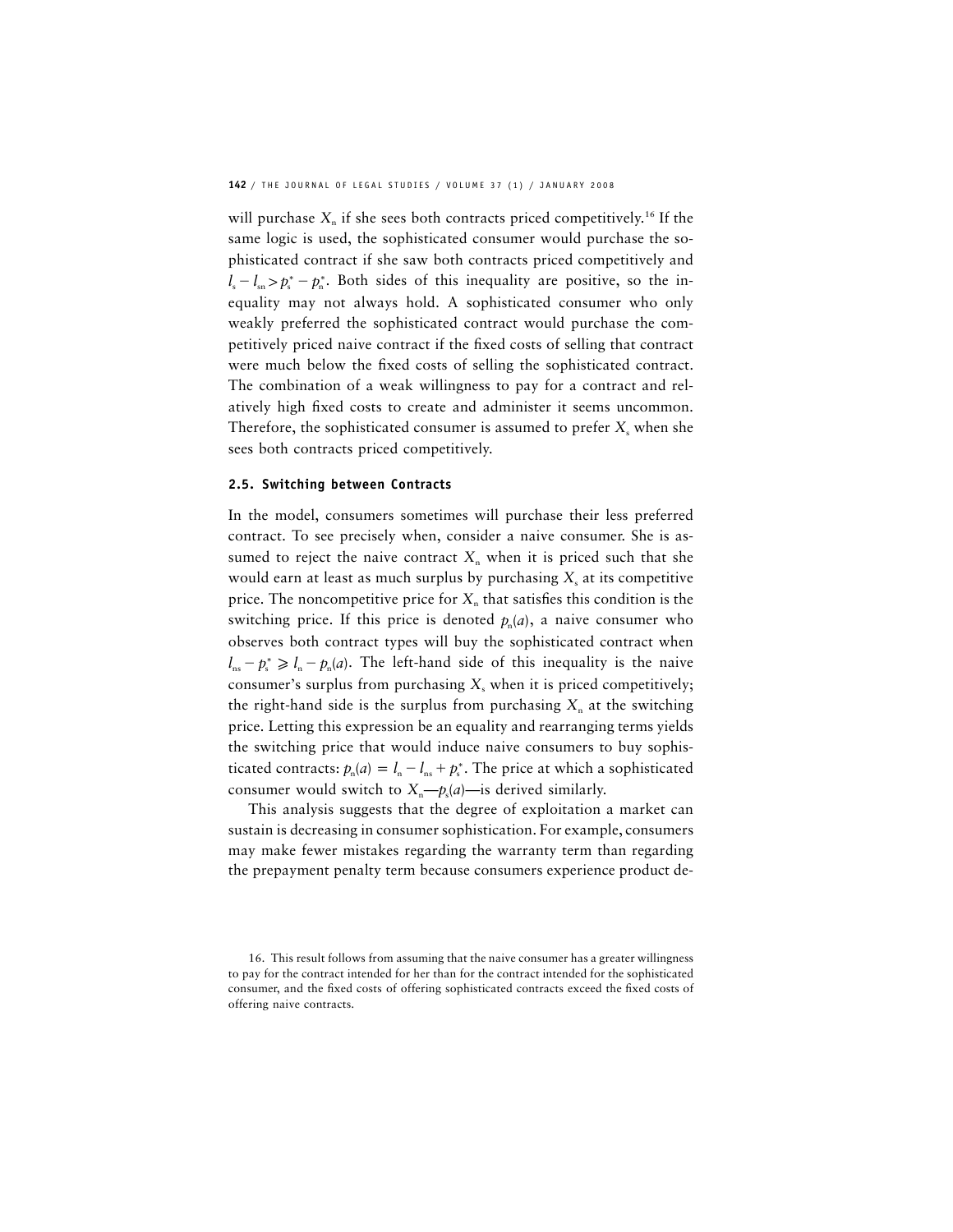fects more commonly than they prepay loans.17 The less naive a consumer is, the greater will be her willingness to pay for a sophisticated contract; she will (partly) recognize that contract's virtues. Formally,  $l_{ns}$  will approach  $l_n$ , so  $p_n(a)$  will be close to the competitive price for  $X_n$  of  $p_n^*$ . In turn, when  $p_n(a)$  is low, firms that price  $X_n$  noncompetitively risk losing the business of naive shoppers.

# **2.6. The Firm's Comparative Advantage**

A firm is said to have a comparative advantage at selling a contract type if the firm needs fewer customers to break even—to recover its fixed costs—selling that contract type at its limit price than selling the other type at its limit price. A firm breaks even at the limit when its net revenue on sales equals its fixed costs: that is, when  $\lambda_i (l_i - c) = F_i$ , where  $\lambda$  is the number of customers the firm expects to have when it prices at the limit. If the terms are rearranged,

$$
\lambda_i = \frac{F_i}{I_i - c}.
$$

Thus, a firm would have a comparative advantage, denoted  $\lambda_s$ , at selling the sophisticated contract  $X_s$  if

$$
\lambda_{s} = \frac{F_{s}}{l_{s} - c_{s}} < \lambda_{n} = \frac{F_{n}}{l_{n} - c_{n}}.
$$

As will become apparent, when firms have a comparative advantage at selling one contract type, the market is less likely to offer the other contract type.

# **3. ANALYSIS**

## **3.1. Pricing Decisions**

The heuristic is to assume that firms sell only the naive contract priced competitively and then to ask whether this equilibrium is robust to de-

<sup>17.</sup> Some biases moderate with experience. For example, Van den Steen (2004, p. 1141) states that the overconfidence "bias also increases in a mean-preserving spread of the distribution of prior beliefs, but it tends to disappear with sufficient experience with the particular choice problem." Agarwal et al. (2008) show that the likelihood that a consumer will pay a late fee under a credit card contract falls if the consumer has paid a late fee in the past, and Agarwal et al. (2006, p. 5) find that consumers "who made larger errors in their initial [credit card] contract choice were more likely subsequently to switch to the optimal contract." Also, experience substantially improves peoples' ability to do Baysian reasoning (Harrison 1994; Camerer 1990).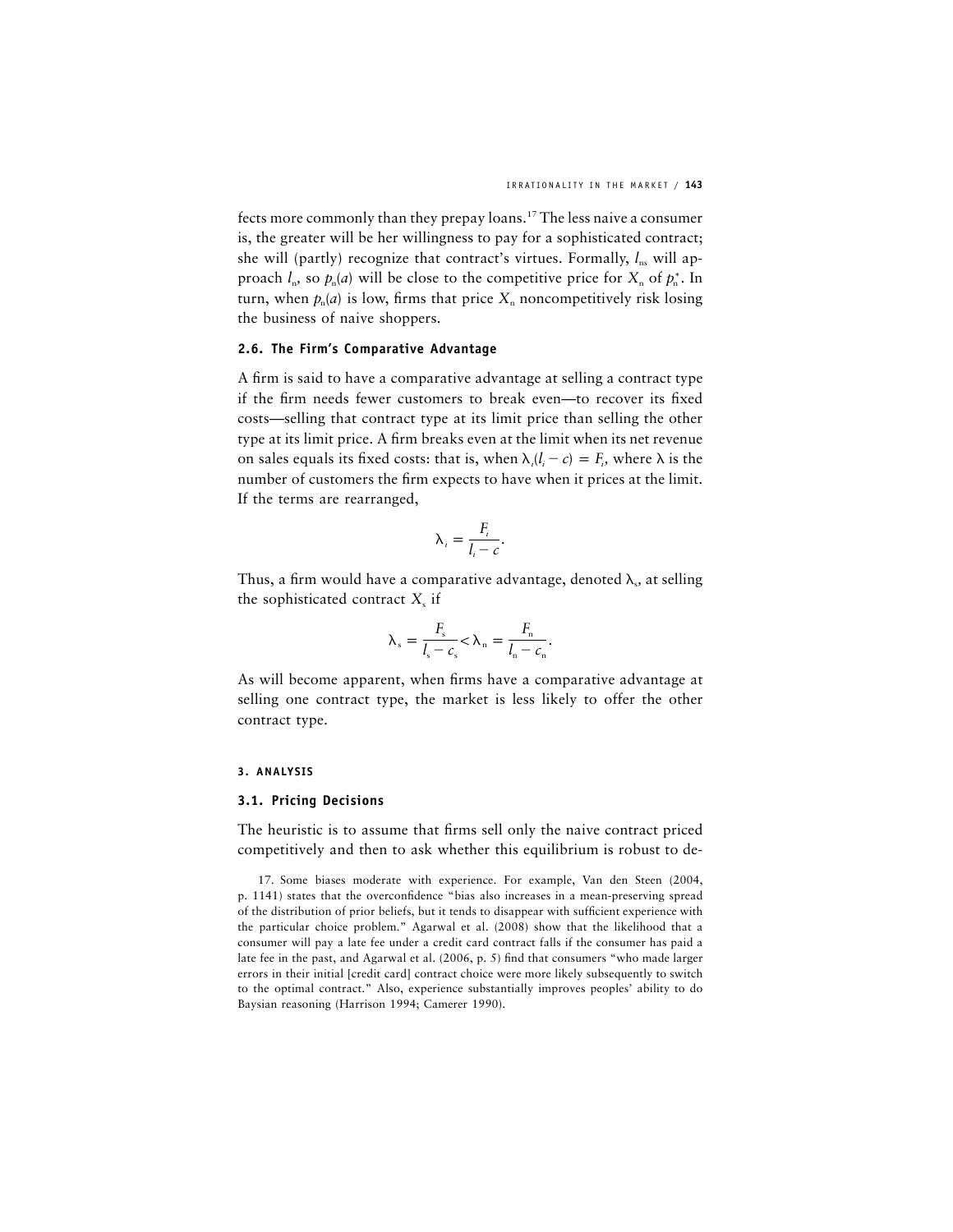viations. Two related factors influence a firm's decision to deviate in the price dimension. First, the firm will trade off the increased revenue from a supracompetitive price against the reduction in demand from consumers who shop. Second, the firm must recover its fixed costs; the higher these are, the more customers the firm needs to break even, so the more difficult it is to sustain high prices. The demand and fixed-cost factors imply that three prices can exist in equilibrium:

- i.  $X_n$  at  $p_n^*$ : This is the competitive equilibrium price.
- ii.  $X_n$  at  $l_{sn}$ : This is the sophisticated consumer's willingness to pay for the naive contract.
- iii.  $X_n$  at  $l_n$ : This is the limit price for the naive contract.

A firm that deviated to the limit price would sell only to naive nonshoppers. The naive shoppers would see the contract  $X<sub>n</sub>$  selling elsewhere at its competitive price and buy it. The deviant firm would not sell to sophisticated shoppers. They would also see  $X_n$  priced at  $p_n^*$ , which is below the price for the naive contract that will induce a sophisticated consumer to switch.18 The firm also would not sell to sophisticated nonshoppers because they have a lower willingness to pay for the naive contract than the naive consumers have (that is,  $l_{\rm sn} < l_{\rm n}$ ). Therefore, only naive nonshoppers would purchase  $X_n$  at its limit price of  $I_n$ .

The firm would not deviate from the competitive equilibrium if a deviation would earn it a nonpositive profit. This equilibrium condition is expressed as

$$
(l_n - c)\frac{b_n}{Y} - F_n \leqslant 0.
$$

The first term on the left-hand side of this expression is the surplus the firm would earn from the deviation (limit price less marginal cost) times the expected demand from naive nonshoppers. The expression can be written as

$$
\frac{b_n}{Y} \leqslant \frac{F_n}{I_n - c} = \lambda_n. \tag{1}
$$

A deviation to the highest price for the naive contract thus would not occur if naive consumers comparison shop  $(b_n)$  is low) and if the firm has a relatively low comparative advantage at offering the naive contract  $(\lambda_n)$  is high). To understand the second condition, note that the firm would

<sup>18.</sup> To show this, the price that would induce the sophisticated consumer to switch to  $X_n$  is  $p_s(a) = l_s - l_{sn} + p_n^*$ . That  $l_s > l_{sn}$  implies that  $p_n^* < p_s(a)$ .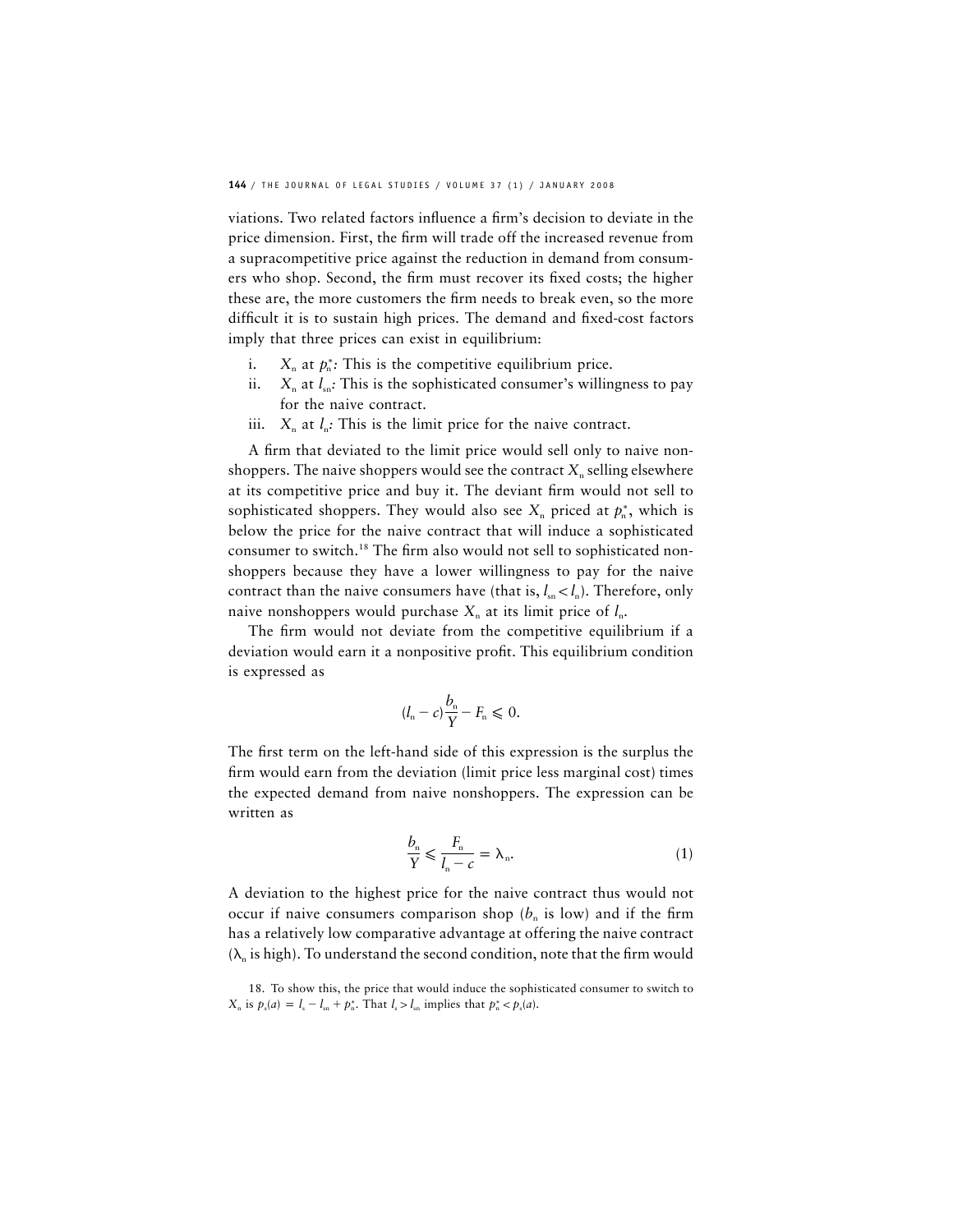have a low comparative advantage if naive consumers have a low willingness to pay for the naive contract  $(l_n$  is low) or if the fixed costs of selling exploitative contracts are high  $(F_n$  is high). The firm gains less from charging the limit price when the limit is low, and the firm needs more naive nonshoppers to recover its fixed costs when those costs are high.

No deviation to prices between  $l_n$  and  $l_{sn}$ , the limit price of a sophisticated consumer for the naive contract, would be profitable. At any such price, only naive nonshoppers would purchase. Since the firm could sell to these consumers at the higher  $l_n$  price, the firm would either charge the limit if that deviation were profitable or consider deviating to  $l_{sn}$ . The firm would then sell to both types of nonshoppers but would not sell to any shoppers; both shopping types would prefer  $X_\text{\tiny n}$  at  $p_\text{\tiny n}^*$  to  $X_\text{\tiny n}$ at  $l_{sn}$ .<sup>19</sup> A deviation to  $l_{sn}$  would be unprofitable if, after rearranging terms,

$$
\frac{B_1}{Y} \leqslant \frac{F_n}{(l_{\rm sn} - c)}.\tag{2}
$$

The left-hand side of equation (2) is larger than the left-hand side of equation (1), which implies that this deviation is more likely. However,  $l_{\rm sn} < l_{\rm n}$ , so the right-hand side of equation (2) is larger than the righthand side of equation (1). If sophisticated consumers have a low willingness to pay for naive contracts  $(l_{\rm sn}$  is small), then the demand effect will dominate: the firm will have too few customers to recover its fixed costs when it charges  $l_{\rm sn}$ .

No deviation to prices between  $l_{sn}$  and  $p_n^*$  would be profitable. To see why, consider a deviation to a price *q* where  $p_n^* < q < l_{sn}$ . The firm would continue to sell to both types of nonshoppers at price *q,* but the shoppers would see  $X_n$  at  $p_n^*$  and buy it. Thus, the deviation would not increase the firm's demand but would reduce its profit per sale. This logic applies to any price in the interval between  $l_{sn}$  and  $p_n^*$ .

Two or more of these equilibrium prices could coexist. The analysis has asked whether a single firm would deviate from a competitive equilibrium that has  $X_n$  sold at  $p_n^*$ . A firm that deviates to the limit of  $l_n$ would sell only to naive nonshoppers. There may be enough of them to sustain deviations by a subset of firms but not by all. Similarly, a firm that deviates to  $l_{ns}$  would sell only to nonshoppers, and there may not be enough of them to sustain this deviation by every firm. In such cases,

<sup>19.</sup> A shopper who would buy  $X_n$  at  $I_m$  would prefer to buy  $X_n$  at any lower price.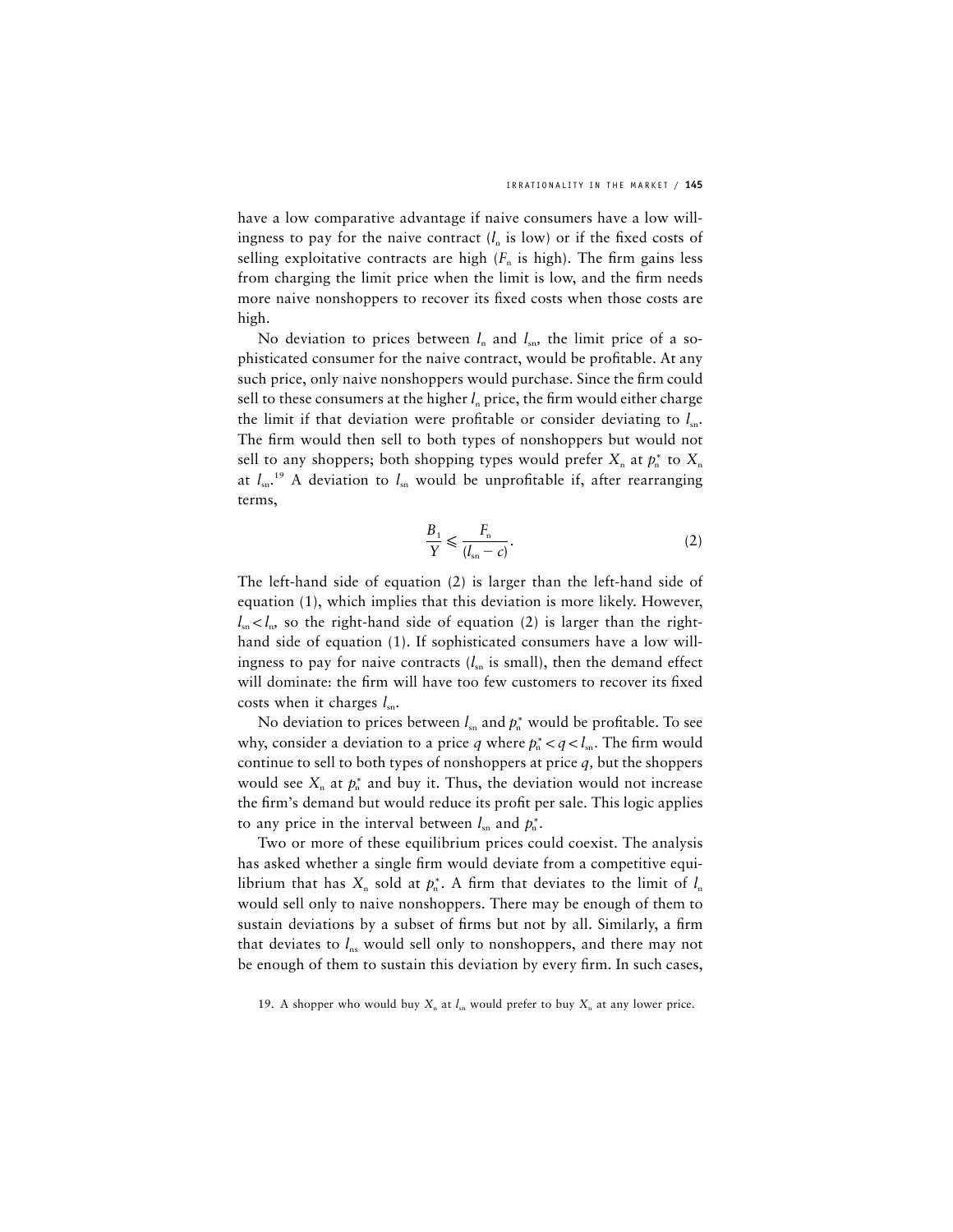there will be price dispersion in equilibrium: two or three prices could coexist.20

The analysis of the firm's pricing decision can be summarized in this way:

Proposition 1. When every firm sells the naive contract  $X_n$ , three equilibrium prices are possible: (i)  $p_n^*$ , the competitive price, (ii)  $l_{sn}$ , the limit price of sophisticated consumers for the naive contract, and (iii)  $l_n$ , the limit price of naive consumers for the naive contract.

Remark 1. Deviations to noncompetitive prices are less likely if (*a*) the ratio of sophisticated consumers to total consumers is high, (*b*) the willingness of sophisticated consumers to pay for naive contracts is low, (*c*) the willingness of naive consumers to pay for naive contracts is low, (*d*) the ratio of shoppers to total consumers is high, and (*e*) the fixed costs of offering naive contracts are high. The presence of sophisticated consumers helps the naive in two ways. First, some sophisticated consumers shop. Second, sophisticated consumers have a lower willingness to pay for the naive contract than the naive consumers have. Both factors exert a downward pressure on the prices firms can charge for *X*n.

Remark 2. Competition is beneficial in two ways. First, competition will ameliorate or eliminate the redistribution of wealth from consumers to firms. The lower that firms are forced to price  $X_n$ , the greater is the surplus consumers realize from buying it. Second, when firms earn rents from noncompetitive pricing, new firms will enter the market to compete for those rents. As a consequence, though all firms come to earn zero pure profits, the market will have too many firms. This inefficiency is reduced as market pricing becomes more competitive because then fewer firms will

<sup>20.</sup> Two price equilibria were shown to exist in the well-known Salop and Stiglitz (1977) search model. Experimental evidence confirming predictions of search models that price dispersion exists in equilibrium when goods are homogenous but not all consumers are informed is in Morgan, Orzen, and Sefton (2006), Cason and Datta (2006), and Grether, Schwartz, and Wilde (1992). Also, Kim, Dunn, and Mumy (2005) test a credit card model in which all consumers are rational and some search more than others. They found that the searchers obtained lower interest rates. The extent to which the credit card market today is competitive is controversial. Ausubel (1991) argued that the market was noncompetitive because, using 1980s data, interest rates on credit cards were relatively insensitive to banks' cost of funds. More recent data show that this sensitivity has increased substantially (Brown and Plache 2006, p. 78). However, adverse selection makes it difficult for consumers with high credit card balances to switch to firms offering better rates, though this effect has moderated in recent years (Calem, Gordy, and Mester 2006). This article takes no position on the competitiveness of particular markets.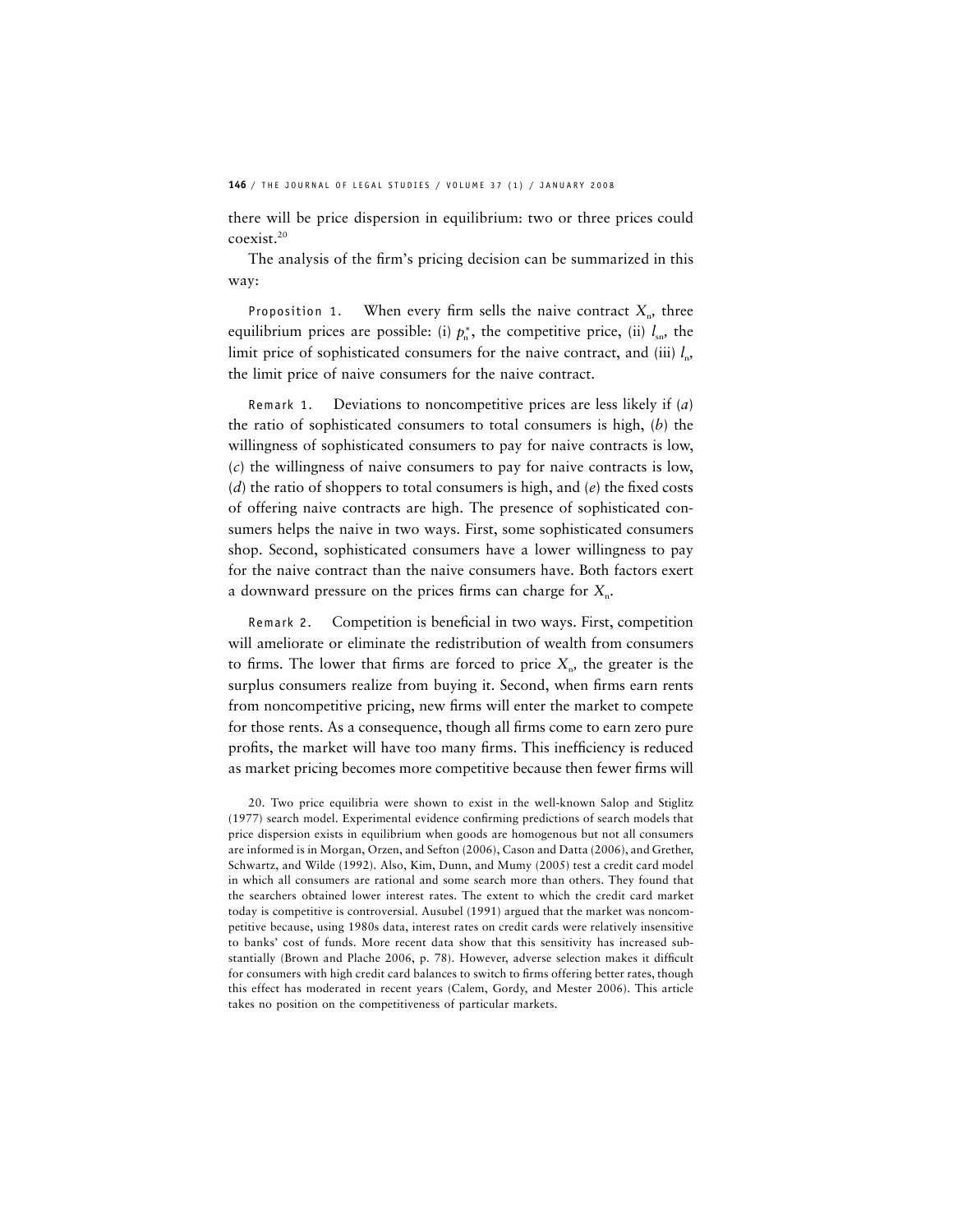enter. Finally, the model assumes for convenience that consumers engage in the minimum amount of search; shoppers visit only two firms. If consumers search more extensively, the beneficial effects of competition would be enhanced.

Remark 3. The ideal, among legal scholars, is the "dickered term": the portion of the agreement whose content is codetermined. Dickering has less appeal in consumer markets if firms can use the bargaining process to learn whether consumers are naive and whether they shop. Such firms could then offer exploitative contracts to the naive and the less diligent. In contrast, in the model here the selling side chooses every term, but firms cannot identify particular consumers by type. Proposition 1 thus suggests that consumers can be better off with anonymity plus competition than with the opportunity to bargain with firms over terms.

#### **3.2. Contracting Decisions**

The next issue is whether the competitive equilibrium of  $X_n$  at  $p_n^*$  is robust to deviations by firms offering the sophisticated contract  $X<sub>s</sub>$ . Such a firm would sell to a different customer mix, but it would also face the same trade-off between higher profits per sale and the consequent reduction in demand. Again, three prices for  $X<sub>s</sub>$  can exist in equilibrium:

- i. *X<sub>s</sub>* at  $p^*$ : This is the competitive price for *X<sub>s</sub>*.
- ii.  $X_s$  at  $l_{ns}$ : This is naive consumers' willingness to pay for the sophisticated contract.
- iii.  $X_s$  at  $l_s$ : This is the limit price for  $X_s$ .

A firm that deviated to *l*, would serve only sophisticated nonshoppers. The firm would not sell to naive shoppers because their other draw would be from a firm selling  $X_n$  priced competitively. The firm also would not sell to naive nonshoppers because their willingness to pay for the sophisticated contract is less than the willingness to pay of sophisticated consumers for that contract (that is,  $l_{ns} < l_s$ ). Finally, the firm would not sell to sophisticated shoppers because their other draw also would be from a firm selling  $X_n$  at  $p_n^*$ , which is below the sophisticated consumer's switching price. If the logic above is used, a deviation from selling the naive contract at  $p_n^*$  to selling the sophisticated contract at its limit price would earn nonpositive profits if

$$
\frac{b_s}{Y} \leqslant \frac{F_s}{I_s - c} \leqslant \lambda_s. \tag{3}
$$

An equilibrium in which some firms sold  $X_n$  at  $l_n$  while other firms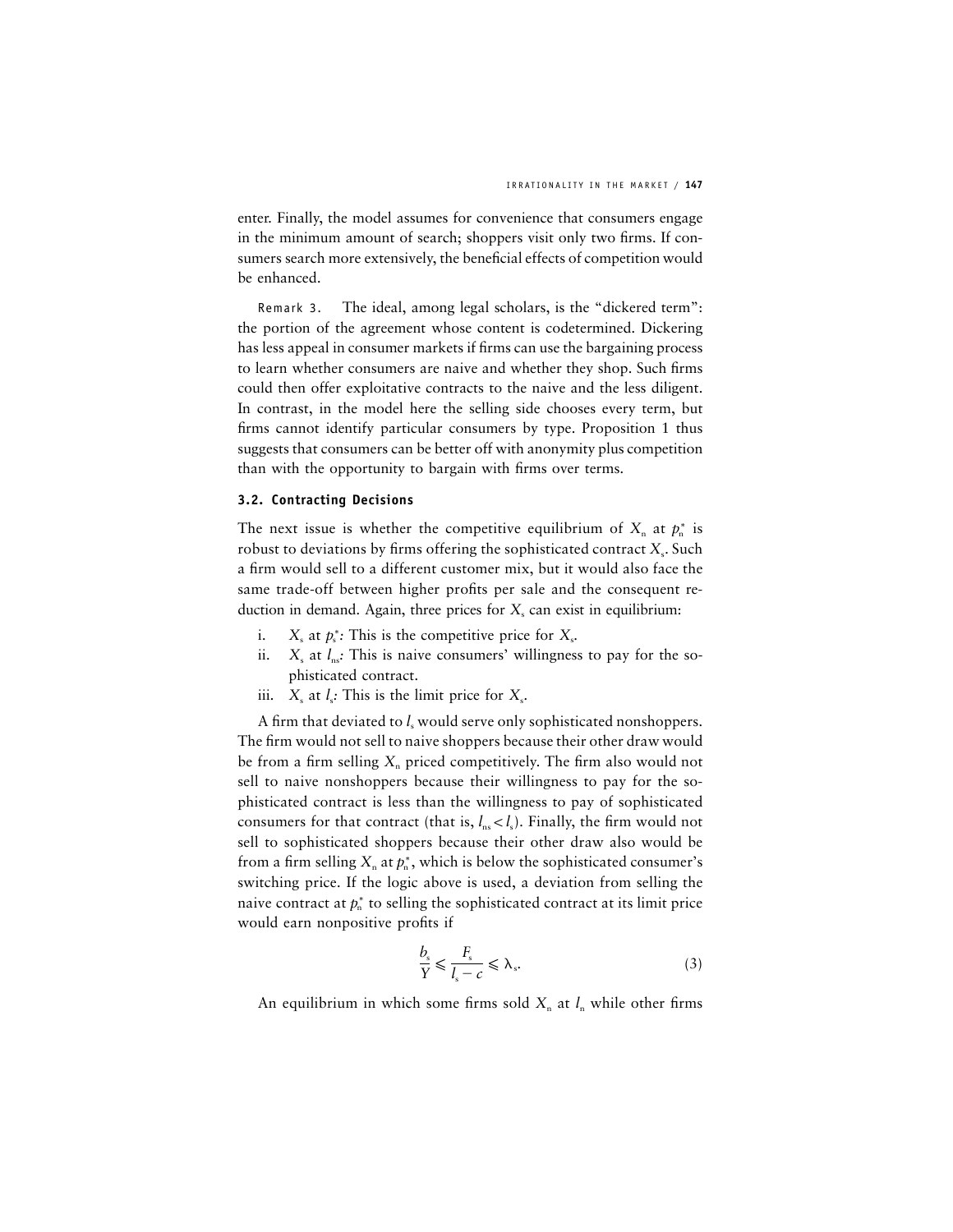sold  $X_s$  at  $l_s$  would not exist if firms would earn negative profits selling  $X_n$  at  $l_n$  but would earn positive profits selling  $X_s$  at  $l_s$ . To see when this could occur, compare equations (1) and (3). The fixed costs of selling the sophisticated contract are assumed to exceed the fixed costs of selling the naive contract  $(F_s > F_n)$ . Therefore, equation (3) could be violated (deviations to  $X<sub>s</sub>$  at its limit would be profitable), but equation (1) could be satisfied if there are sufficiently more sophisticated nonshoppers than naive nonshoppers or if the sophisticated consumers had a sufficiently greater willingness to pay for the contract intended for them than the naive consumers had for the contract intended for them.

No deviation to any price in the interval between  $l_s$  and  $l_{ns}$  would be profitable. The deviant firm would sell only to sophisticated nonshoppers at any such price, and it could do better selling to them at  $l_s$ . If the firm deviated to  $l_{ns}$ , the willingness to pay of a naive consumer for the sophisticated contract, the firm would sell to every nonshopper who visited it. If the logic above is used, this deviation would earn nonpositive profits if

$$
\frac{B_1}{Y} \leqslant \frac{F_s}{l_{\rm ns} - c}.\tag{4}
$$

An intermediate contract quality deviation would be unique when firms sell  $X_s$  at  $l_{ns}$  but do not sell  $X_n$  at  $l_{sn}$ . The left-hand side of equations (2) and (4) are identical (only nonshoppers are customers for intermediate deviations). As a consequence, the assumption that  $F_n < F_s$  will preclude this equilibrium unless naive consumers are sufficiently more willing to pay for sophisticated contracts than sophisticated consumers are willing to pay for naive contracts (that is, if  $l_{ns}$  were sufficiently greater than  $l_{\rm sn}$ ).

The firm would only sell to nonshoppers at any price in the interval between  $l_{ns}$  and  $p_s^*$ . The firm thus would either charge the higher  $l_{ns}$  price or deviate downward to the competitive price. At  $p_s^*$ , the firm would sell to every sophisticated consumer who visits it. Sophisticated nonshoppers would buy  $X_s$  because it is below their limit price. Sophisticated shoppers would buy  $X_s$  because their other draw would be from a firm selling  $X_n$ at  $p_n^*$ , and each consumer type prefers the contract intended for her when both contracts are priced competitively. The firm would also sell to naive nonshoppers who visit it because  $p^*$  *is* below the switching price for these consumers of  $p_n(a)$ . The firm would not sell to naive shoppers because they would also see  $X_n$  at its competitive price. Therefore, the set of firms offering  $X_n$  at  $p_n^*$  shrinks as the ratio of sophisticated con-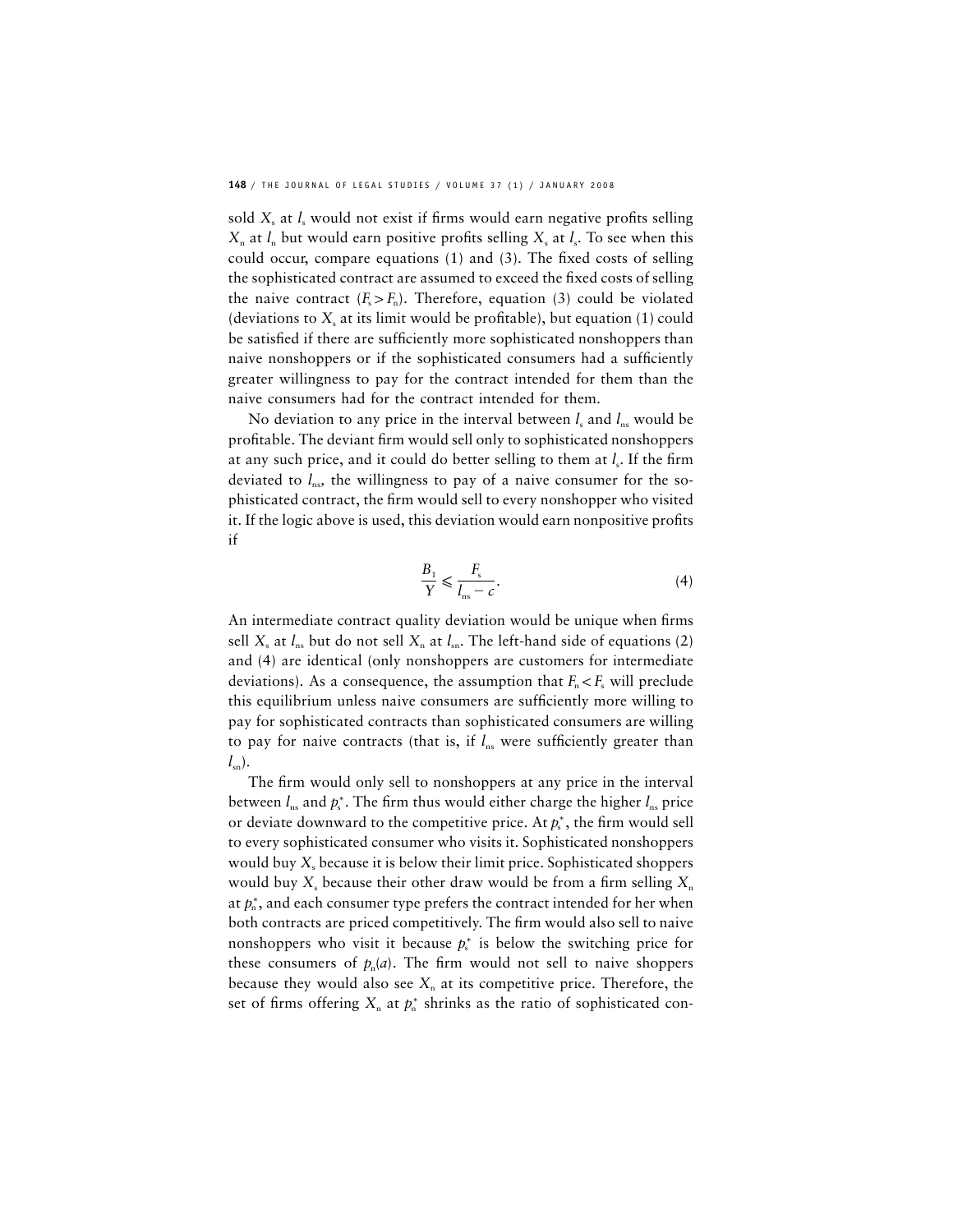sumers to total consumers and the ratio of shoppers to nonshoppers both increase. It is possible for no or few firms to offer the naive contract even though there are naive customers for it.

This analysis of contracting decisions is summarized in the following:

Proposition 2. Competition can cause equilibria to vanish in which firms sell only naive contracts. In such cases, either the market will offer both contract types or only sophisticated contracts will trade. The "good" outcomes are more likely to occur when firms have a comparative advantage at selling sophisticated contracts. They also are more likely to occur if there are relatively many sophisticated consumers, if consumers of both types often shop, and if naive consumers have a relatively high willingness to pay for sophisticated contracts.

Remark 4. The analysis asked whether deviations to the sophisticated contract were possible when every firm is pricing the naive contract competitively. Deviations are more likely when firms price  $X_n$  monopolistically. If a substantial number of sophisticated nonshoppers are present, firms would do better selling  $X_s$  at  $l_{ns}$  than selling  $X_n$  at  $l_n$  unless the fixed costs of selling the sophisticated contract greatly exceeded the fixed costs of selling the naive contract or the willingness of naive consumers to pay for sophisticated contracts was quite low.<sup>21</sup>

Remark 5. Proposition 2 is a possibility result. Competition can reduce the fraction of naive contracts and sometimes eliminate them. Proposition 2 thus should be taken to tell decision makers to investigate the status of particular markets before intervening on the ground that cognitive error exists.

Remark 6. A number of biases, such as overconfidence and the endowment effect (List 2003), moderate with experience. This fact suggests that naivete is less common or weaker in markets in which consumers buy or borrow frequently. The less naive a consumer is, the lower is her willingness to pay for the naive contract and the higher is her willingness

<sup>21.</sup> If equations (1) and (4) are compared, firms would do better selling  $X_s$  at  $l_{ns}$  than  $X_n$  at  $l_n$  when  $[B_1(l_{ns} - c) - b_n(l_n - c)]/Y > F_s - F_n$ . The term  $B_1$  is the total number of nonshoppers, while  $b_n$  is the total number of naive nonshoppers. When there are a substantial number of sophisticated nonshoppers,  $B_1$  will be much larger than  $b_n$ . Therefore, firms would do better selling  $X_s$  than  $X_n$  when the fixed costs are close or when the willingness to pay of the groups is close.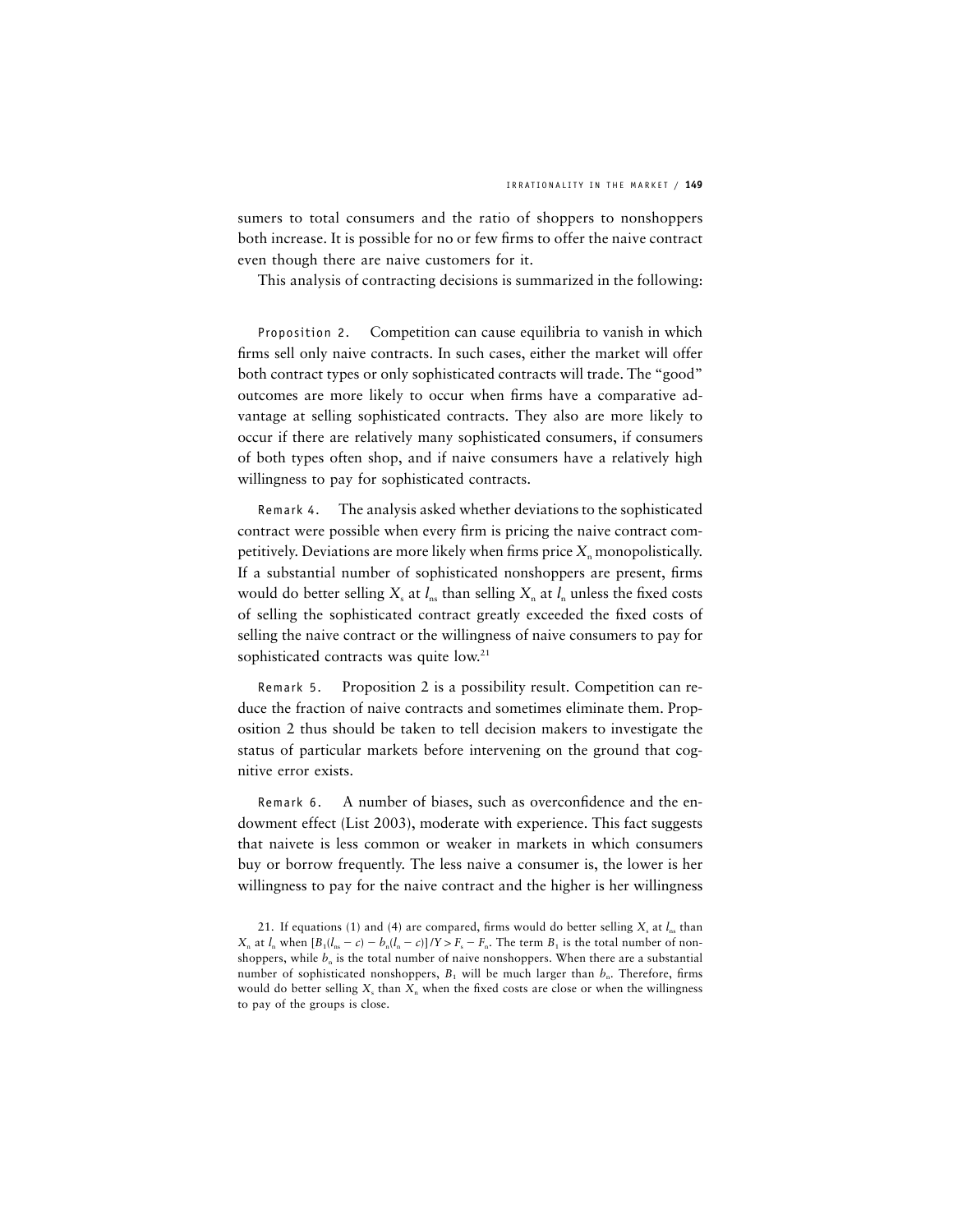to pay for the sophisticated contract. Common transactions thus are less likely to be conducted under naive contracts than are rare transactions.

#### **3.3. Revisiting Fixed Costs**

This article assumes that the marginal costs of selling contract types are equal and that the firm's contracting cost is increasing in contract quality. These assumptions imply that the fixed costs of selling the sophisticated contract exceed the fixed costs of selling the naive contract. Reversing the fixed-cost assumption thus would imply that contract cost is decreasing in contract quality. If this is so, the market is more likely to offer both contract types or only the sophisticated contract. Intuitively, when  $X_n$  is priced at or above  $X_s$ , a consumer who sees both contracts will buy  $X_s$ . The sophisticated consumer prefers  $X_s$  and the naive consumer prefers a higher to a lower quality contract when the higher quality contract has a lower price. For example, a consumer who incorrectly thinks she needs a narrow warranty would buy a broad warranty if the marginal premium were zero or negative. This intuition underlies the fact that if  $F_s < F_p$ , firms are more likely to have a comparative advantage at selling the sophisticated contract. When the comparative advantage runs in this direction, deviations from equilibria in which every firm offers  $X_n$  to equilibria in which some, or all, firms offer  $X_n$  will be more common (see proposition 2). Thus, it is worth asking whether the fixed costs of selling sophisticated contracts always exceed the fixed costs of selling naive contracts.

The fixed costs of selling a contract are primarily the costs of creating a system to administer it, and these costs could vary inversely with a contract's quality. Some low-quality contracts truncate consumers' postpurchase contact with the firm relative to high-quality contracts of the same type; other low-quality contracts expand the consumers' postpurchase contact with the firm relative to sophisticated contracts of the same type. As examples, a low-quality warranty contract truncates postpurchase contact relative to a high-quality warranty contract. The less the warranty covers, the fewer are the claims consumers can make. Thus, the fixed costs of creating a system to respond to warranty claims should be higher when the firm makes a broad warranty than when it makes a narrow warranty. In the former case, the firm must be prepared to adjudicate a nontrivial number of claims and to repair or replace defective items. In the latter case, the firm will tell many consumers to go away. Hence, higher quality warranty contracts have higher fixed costs than do lower quality warranty contracts.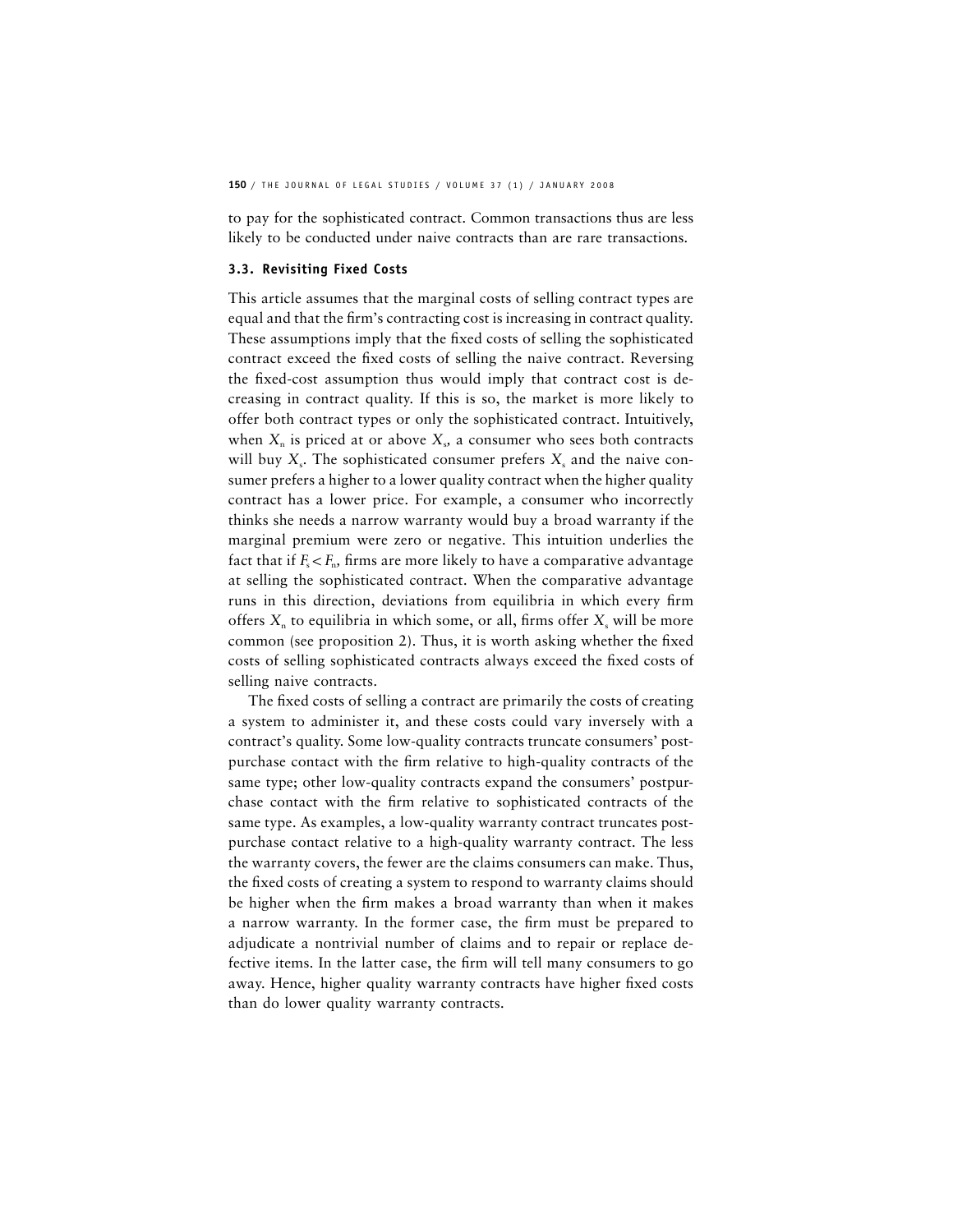Low-quality debt contracts expand postpurchase contact relative to high-quality debt contracts, however. Low-quality debt contracts—naive contracts—are disproportionally sold to consumers in relatively disadvantageous economic circumstances and contain harsh default terms, such as broad security interests and high late fees. Firms that sell lowquality debt contracts thus are likely to have extensive postloan contacts with their borrowers: to dun or sue them, to repossess, to participate in a bankruptcy. Firms that sell high-quality debt contracts will usually just process payments. Thus, the lower the quality of a debt contract, the greater will be the fixed costs of selling it. The warranty transaction illustrates a contract that is truncating, while the lending transaction illustrates a contract that is expanding. The reasoning here suggests that  $F_s > F_n$  is more likely for truncating contracts and  $F_s < F_n$  is more likely for expanding contracts. As a consequence, there may be a higher social payoff to regulating warranty markets on cognitive-error grounds than to regulating credit markets on those grounds.

This conclusion should be tentatively held. The preliminary analysis here is meant only to show that a firm's contracting costs may sometimes decrease with the quality of the contracts it offers. Contract regulation thus should be sensitive to context.

# **4. CONCLUSION**

# **4.1. Summary**

Market populations commonly are heterogenous. Some consumers are sophisticated; they either do not make cognitive errors or are error prone but self-aware. Other consumers are naive; they are error prone but think they are not. When firms compete, contracts intended for the naive—naive contracts—may still exist, but they are unlikely to be sold at supracompetitive prices. Also, some firms will offer contracts intended for the sophisticated. The likelihood that markets will generate normatively desirable outcomes is increasing in the number of sophisticated consumers, the penchant of both sophisticated and naive consumers to search for the contracts they like, sophisticated consumers' willingness to pay for sophisticated contracts, and the lower the fixed costs are of creating sophisticated contracts relative to the fixed costs of creating naive contracts. Good outcomes also are more likely when naive consumers have a low willingness to pay for contracts intended for them and a consequent relatively high willingness to pay for the sophisticated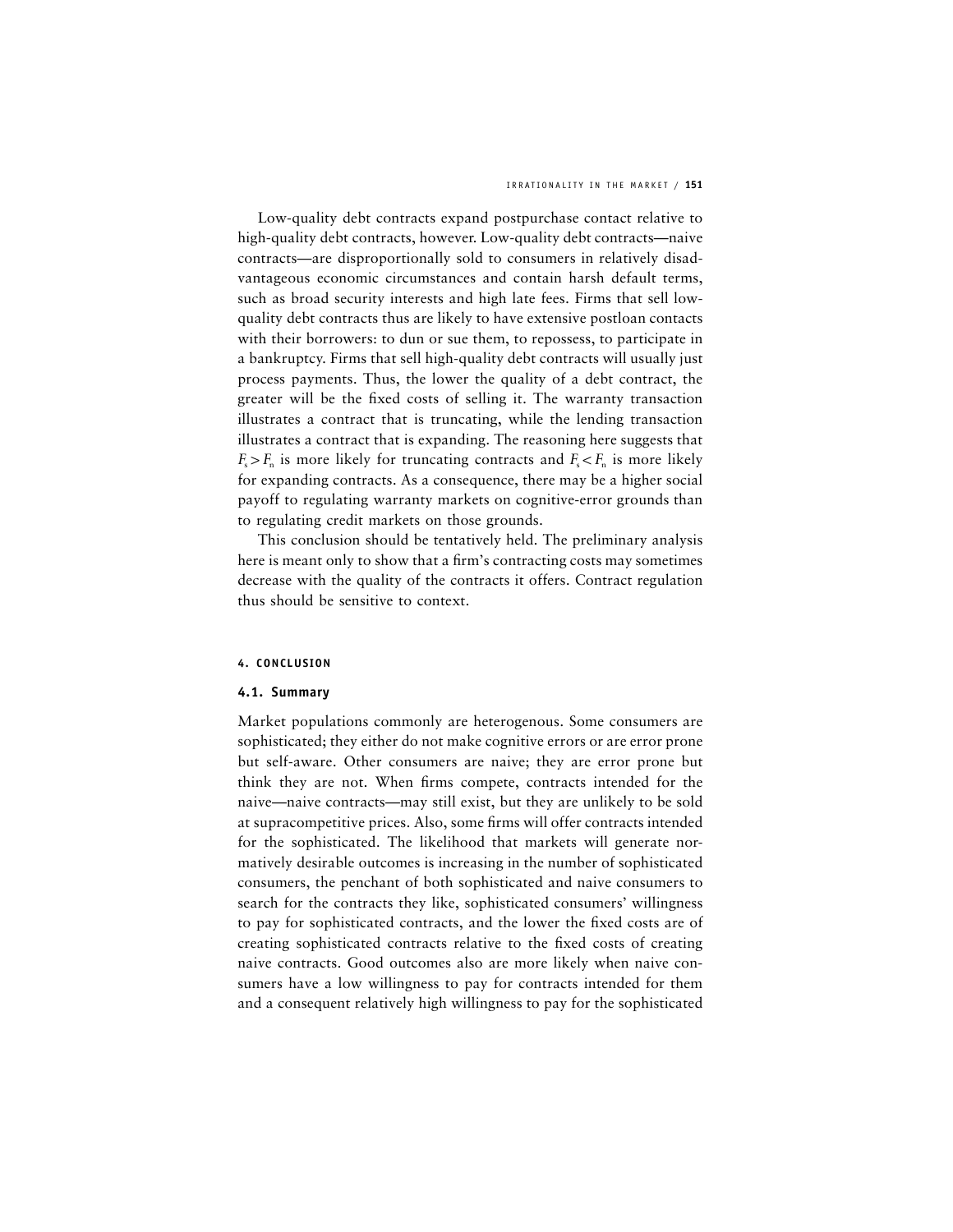contracts. Pathological cases are possible in which only naive contracts are traded though sophisticated consumers exist, but there also are plausible cases in which both contract types, or only the sophisticated type, are traded.

# **4.2. Normative Issues**

Increasing the difficulty of purchasing naive contracts or driving them out altogether are morally problematic options. If naive consumers do not lose their errors, they must experience welfare losses when competition causes their preferred contracts to disappear.<sup>22</sup> There are two arguments, briefly sketched here, that these losses should not count. The first argument is in a Rawlsian vein and goes like this: Consider a person who initially knows only that she will be a consumer during her adult life. She is then told to assume the following: (*a*) when she is to make market purchases, she may be naive regarding some or all transactions, or she may be sophisticated regarding some or all transactions; (*b*) when she is sophisticated, she will purchase the sophisticated contract, if given a choice, because that contract would maximize her expected monetary return; and (*c*) her consumption choices affect only herself. Assumption *b* implies that she would have more lifetime wealth if she turned out to be sophisticated than if she turned out to be naive. Assumption *c* implies that she could not benefit other naive consumers if she herself turned out to be naive or chose to act as if she were. The three assumptions taken together thus imply that the consumer would prefer the market to respond only to sophisticated preferences.

As to the realism of the last two assumptions, sophisticated contracts generally maximize a consumer's expected wealth relative to naive contracts. Thus, the right debt contract reduces the consumer's bankruptcy risk while the wrong one may increase it, and the right warranty contract reduces the risk that the consumer will have to pay the full price for a defective product while the wrong warranty contract leaves that risk relatively untouched. Assumption *b* thus seems correct. Assumption *c* also holds because, in the mass markets considered here, a consumer's choice of a naive contract would not materially increase the availability

<sup>22.</sup> This is a familiar problem in utilitarian theory. Williams (1985, p. 88) thus argued that government can reduce utility if it implements idealized preferences but persons never come to have those preferences.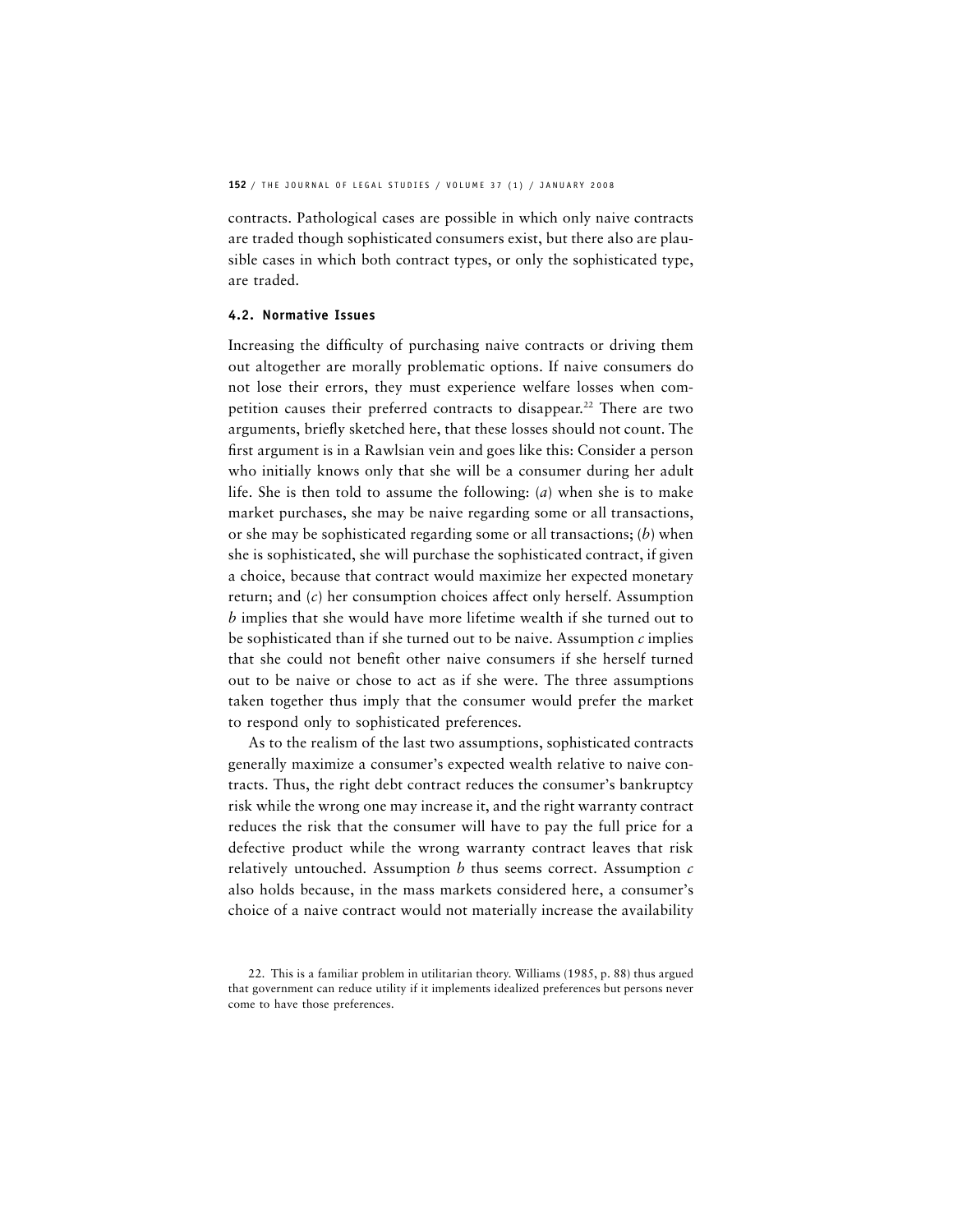of that contract for other consumers. Markets, that is, restrict the effect of pursuing altruistic preferences to the expression of opinion.23

Original position arguments rest on the premise that persons in the original position are relevantly alike. The argument here rests on the same premise. It supposes everyone to prefer more to less, ceteris paribus, and contends that in large markets the ceteris paribus condition holds.

The second argument for counting only consumers' ideal preferences is more directly utilitarian. It claims, simply, that the preferences a utilitarian should sum must be worth summing. There can be considerable controversy as to which preferences belong in the appropriately summable set, but no one has successfully argued for the inclusion of irrational preferences.

# **4.3. Policy Responses**

Section 1.2 suggested that banning naive contracts is problematic. A naive contract reflects a mismatch between a consumer's type and the contract she prefers. Consumer types are difficult for decision makers to observe, however, and so what appear to be mismatches may not be. For example, a narrow warranty may be preferred by a consumer in consequence of her excessive optimism or overconfidence, but it also may be preferred by a sophisticated consumer who has an opportunity to self-insure. Similarly, a credit card contract that requires no initial payment, whose rate increases with time, and that has harsh default fees may reflect a mismatch if bought by a consumer with excessive presentbased preferences or an unstable employment situation. The same contract may be appropriate for a sophisticated consumer who correctly

<sup>23.</sup> The view that persons hold altruistic preferences in economic environments seems based largely on play in experimental demand games, in which demanders choose a smaller share of the sum the players are to divide than the payoff a demander's power in the game could command. Competing explanations of the phenomenon exist, however. The demander knows the payoff of the other player and knows that she can entirely determine that payoff. That the demander has perfect knowledge and complete power supports either of two inferences about her behavior: the demander is altruistic or she fears rejection of greedy offers. Schmitt (2004) and Bandiera, Baranky, and Rasul (2005) support the latter interpretation, as does Camerer (2003, p. 115), who summarizes studies showing that when persons play market games, where they do not know other players' payoffs and cannot affect those payoffs, persons maximize their own utility. In another vein, Brenner and Vriend (2006) argue that demanders' proposals are high because it takes them a very long time to learn what the expected-payoff-maximizing offer is. The most recent real-world study apparently is List (2006, pp. 5–6), which reports that "though the data collected from oneshot laboratory experiments suggest that social preferences are quite important among the agents, parallel treatments in the field suggest that such effects have minimal influence in naturally occurring transactions."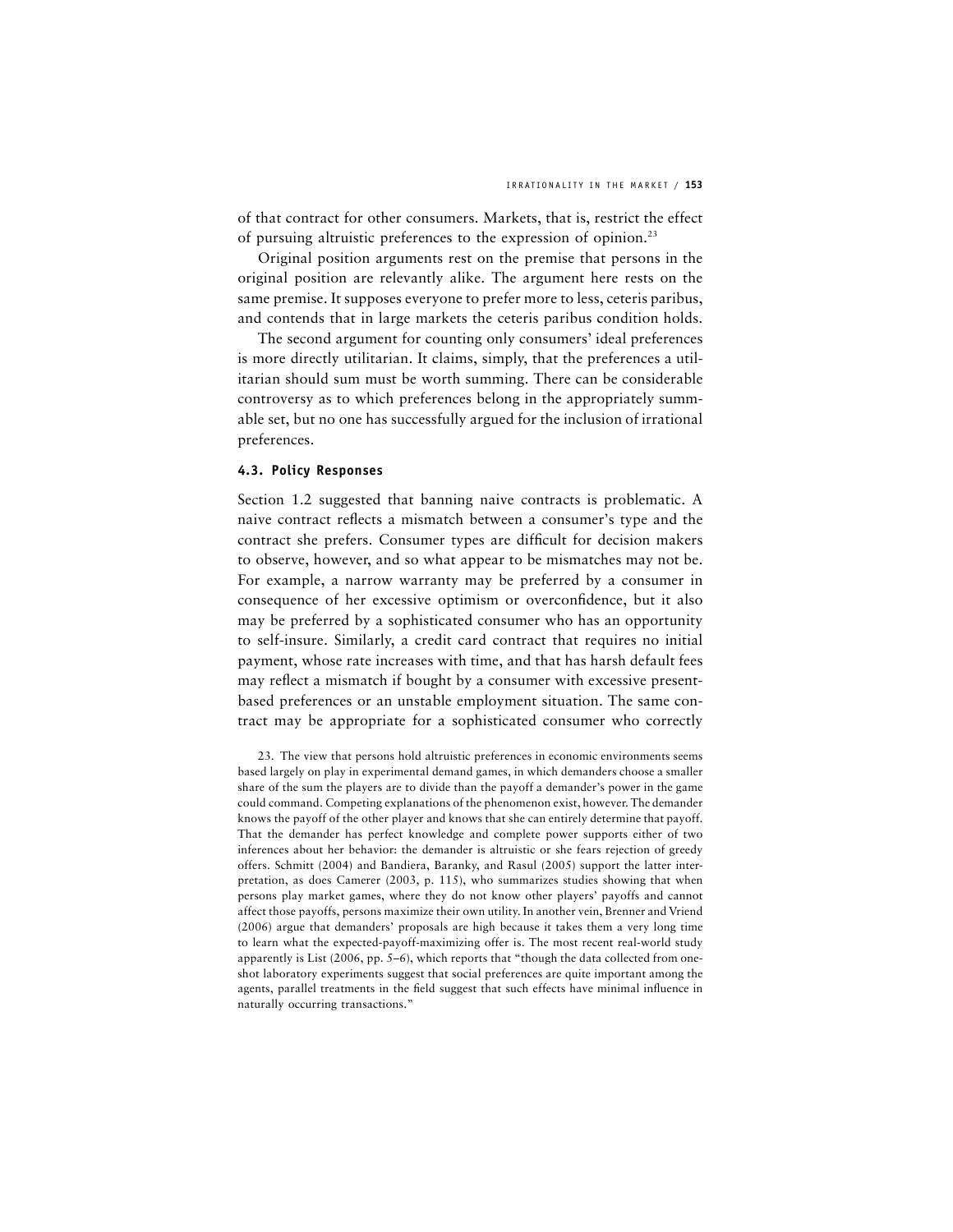expects to borrow little and to repay promptly. In addition, naive contracts may be good buys for everyone when they are competitively priced and the better contracts are priced monopolistically. This reasoning suggests that banning contracts is unlikely to be Pareto improving.

A market is performing badly, however, when identical contracts trade at widely different prices. For example, if  $X<sub>s</sub>$  trades at both  $p<sub>s</sub><sup>*</sup>$  and *l<sub>s</sub>*, then an insufficient number of consumers comparison shop. The two standard remedies to facilitate comparison shopping are to require common terms in consumer contracts to be cast in standard forms, which will facilitate comparisons, and to require the language in those forms to be accessible to the average reader, which will increase comprehension and thus probably increase the perceived need to shop. Both remedies are in insufficient use today.

A third market-improving response is to respond directly to the possible existence of bias. For example, a credit card company could be required to present consumers with a short description of default rates together with a statement that not every borrower can be above average (that consumers are better advised to consider themselves average than good). Because some persons are better able to absorb narrative than to evaluate statistics, an alternative disclosure mode would require firms to provide consumers with scenario information: stories about persons who rolled up excessive late fees or who incurred so much debt that bankruptcy became their best option. Either form of disclosure could reduce consumer naivete by moderating any overconfidence bias.<sup>24</sup> Statesupplied workshops on good lending and purchasing behavior may be helpful.<sup>25</sup> Finally, actively involving consumers in a task, such as by requiring them to answer questions about the task before performing it, improves their ability to process relevant information (Natter and Barry 2005).26 When naivete falls, market performance improves.

A less promising policy response is to attempt directly to correct disadvantaging biases. Apart from consumer education in schools, this response is difficult to implement. Because biases may offset, the task of bias correction makes great informational demands on the decision maker. As an example, persons who overweight the present may choose

<sup>24.</sup> Jolls and Sunstein (2006) discuss the need for and the potential efficacy of providing consumers with information of this type.

<sup>25.</sup> Bertrand, Mullainathan, and Shafer (2006) provide helpful suggestions along this line.

<sup>26.</sup> Whether it will be practical often to involve consumers in purchasing tasks seems unknown.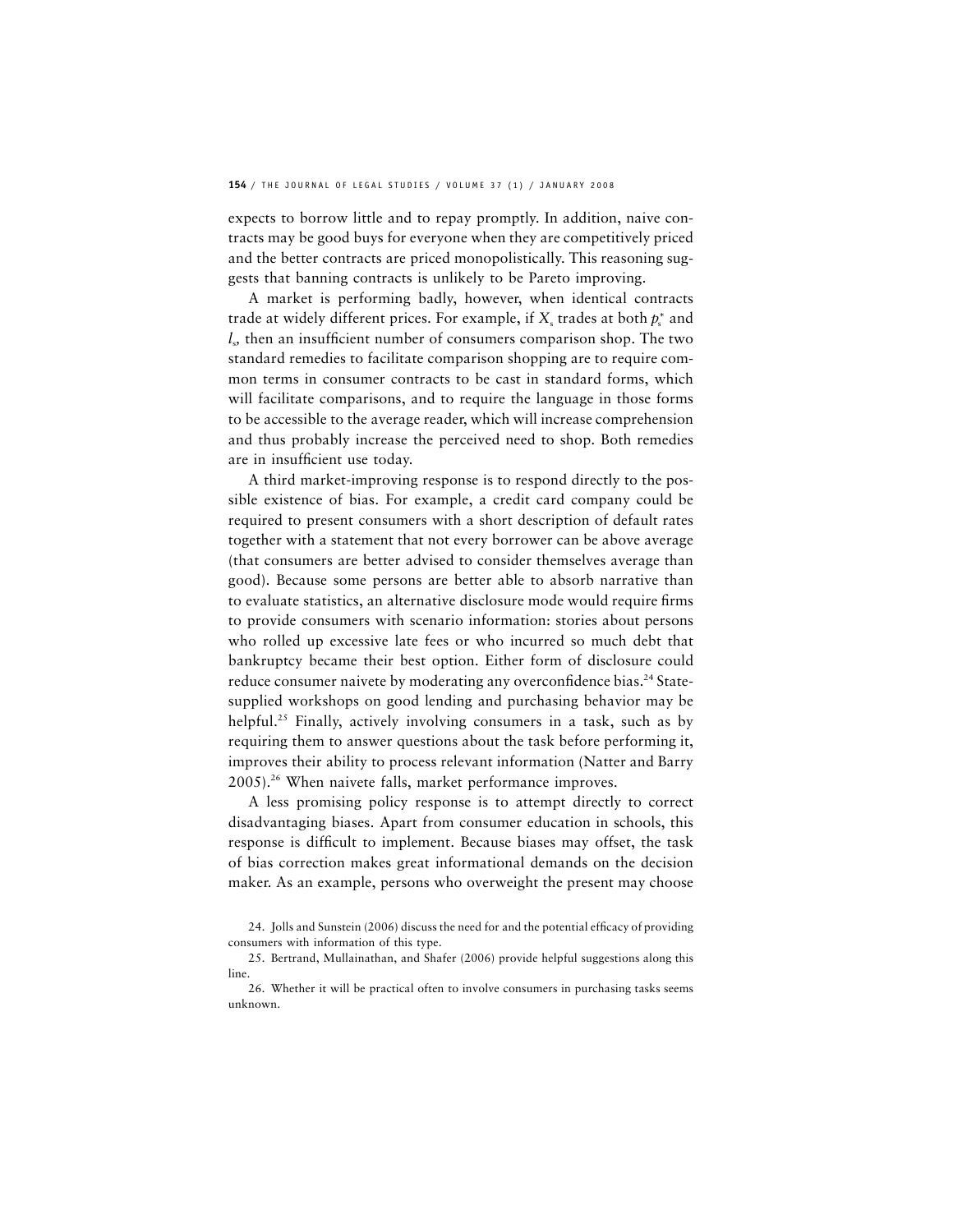suboptimal effort levels when pursuing projects with delayed payoffs. A person who is excessively confident in her ability to control outcomes, however, may overcome this bad incentive if her misplaced optimism causes her to overrate the probability of success (Besharov 2004).<sup>27</sup> When offsetting errors are welfare enhancing, correcting one error must be welfare reducing. This suggests that the task of bias correction is best conducted holistically. In addition, many people use self-protective strategies that sometimes work but also may over- or undershoot the mark.<sup>28</sup> This situation, too, can make the directionality of error difficult for decision makers to assess and thus complicates the task of correction. It may be easier to improve markets than people.

### **REFERENCES**

Agarwal, Sumit, Souphala Chomsisengphet, Chunlin Liu, and Nicholas S. Souleles. 2006. Do Consumers Choose the Right Credit Contract? Working Paper No. 2006-11. Federal Reserve Bank of Chicago, Chicago.

Agarwal, Sumit, John C. Driscoll, Xavier Gabaix, and David Laibson. 2008.

27. Consistent with this view, more optimistic people work harder (Puri and Robinson 2007), and overconfidence helps to overcome anxiety about whether one can do a task (Compte and Postlewaite 2004). Also, overconfidence may flaw performance in financial markets, but many persons adopt protective personal strategies that permit them to do well (Biais et al. 2005). Similarly, pessimistic consumers who make overly high projections of future consumption needs may not undersave (Rabin 1999), and the self-serving bias, to the extent it exists, may be adaptive (Kaplan and Ruffle 2004). See also Krueger and Funder (2004, p. 319): "As soon as one asks whether changes in one bias may result in changes in others, one moves toward a more comprehensive model."

28. Persons sometimes attempt to overcome biases through internal systems of control. For example, considerable evidence exists that a person forms her self-image by inducting the kind of person she is from her past actions. Because persons have imperfect recall (they cannot fully evaluate the wisdom of past choices), they develop personal rules to guide behavior. It is easier to recall whether one violated a rule. The cost to a person of violating a rule may be large: missing a scheduled exercise day will reduce fitness only by a little but may contribute substantially to the person's view that she actually is slothful (Kim 2006). For evidence that persons respond to this concern by creating personal rules, and then may adhere to these rules too rigidly, see Soman and Cheema (2004). Relevant here is their evidence that persons who fear they suffer from weakness of will may develop savings rules that they are reluctant to break. Benabou and Tirole (2004, p. 850, emphasis in original) formalize this idea in a model that shows, among other things, "that agents with hyperbolic discounting can actually behave *as though* they overweighed the future rather than the present." Persons also use mental accounting, assigning expenses to separate categories and keeping budgets for each category. This strategy, too, can ameliorate weakness of will but may yield either rigidities or, when an expense can be assigned to more than one category, strategic overspending (Cheema and Soman 2006).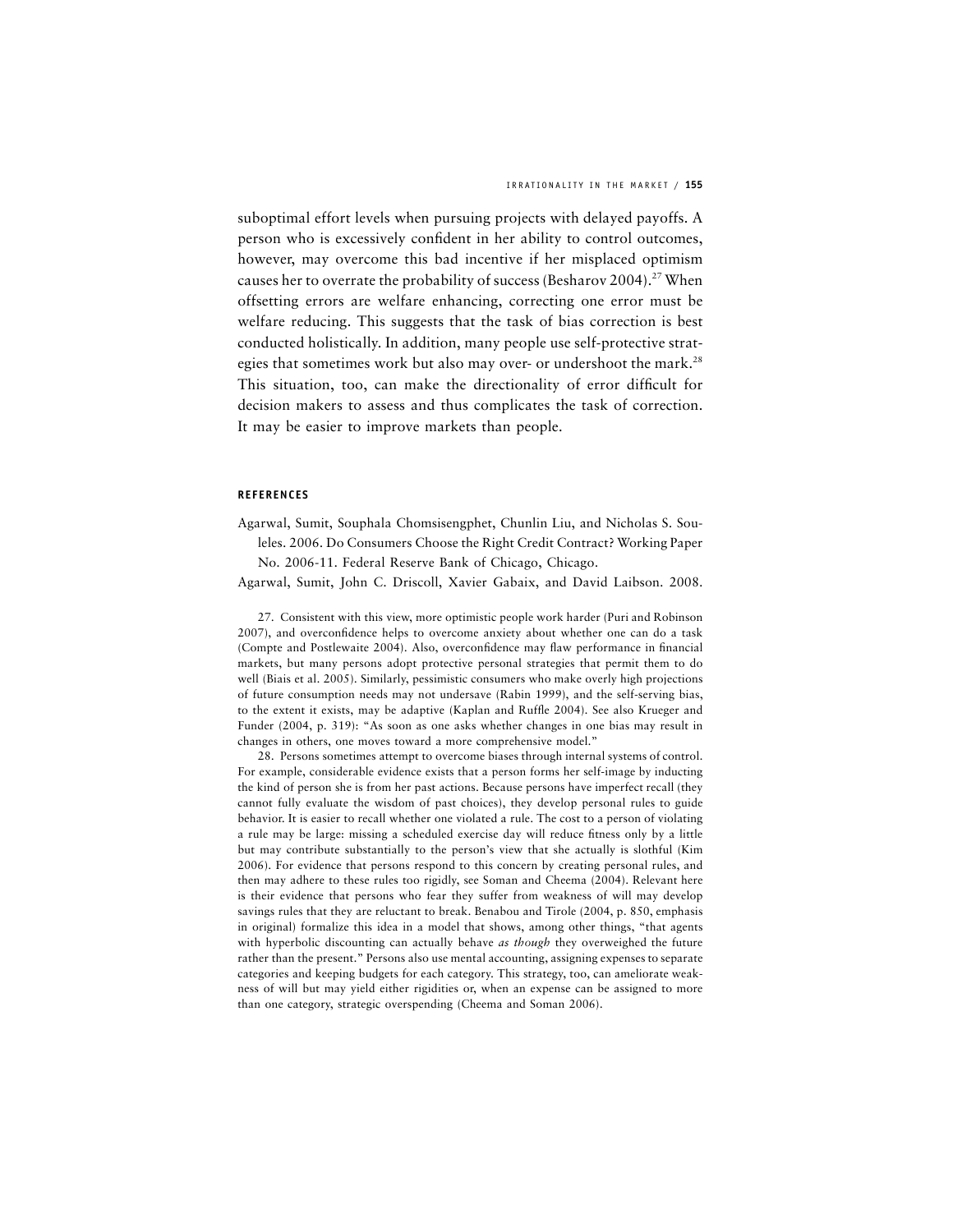Learning in the Credit Card Market. NBER Working Paper No. W13822. National Bureau of Economic Research, Cambridge, Mass.

- Agnew, Julie R. 2006. Do Behavioral Biases Vary across Individuals? Evidence from Individual Level 401(k) Data. *Journal of Financial and Quantitative Analysis* 41:939–62.
- Akerlof, George A., and Janet L. Yellen. 1985. Can Small Deviations from Rationality Make Significant Differences to Economic Equilibria? *American Economic Review* 75:708–20.
- Albrecht, James, Pieter A. Gautier, and Susan Vroman. 2006. Equilibrium Directed Search with Multiple Applications. *Review of Economic Studies* 73: 869–91.
- al-Nowaihi, Ali, and Sanjit Dhami. 2006. A Note on the Lowenstein-Prelec Theory of Intertemporal Choice. *Mathematical Social Sciences* 52:99–108.
- Ausubel, Lawrence M. 1991. The Failure of Competition in the Credit Card Market. *American Economic Review* 81:50–81.
- Bandiera, Oriana, Iwan Barankay, and Imran Rasul. 2005. Social Preferences and the Response to Incentives: Evidence from Personal Data. *Quarterly Journal of Economics* 120:917–62.
- Benabou, Roland, and Jean Tirole. 2004. Willpower and Personal Rules. *Journal of Political Economy* 112:848–86.
- Bertrand, Marianne, Sendhil Mullainathan, and Eldar Shafer. 2006. Behavioral Economics and Marketing in Aid of Decision Making among the Poor. *Journal of Public Policy and Marketing* 25:8–23.
- Besharov, Gregory. 2004. Second-Best Considerations in Correcting Cognitive Biases. *Southern Economic Journal* 71:12–20.
- Biais, Bruno, Denis Hilton, Karine Mazurier, and Sebastian Pouget. 2005. Judgmental Overconfidence, Self-Monitoring, and Trading Performance in an Experimental Financial Market. *Review of Economic Studies* 72:287–312.
- Brenner, Thomas, and Nicolaas J. Vriend. 2006. On the Behavior of Proposers in Ultimatum Games. *Journal of Economic Behavior and Organization* 61: 617–31.
- Brown, Tom, and Lacey Plache. 2006. Playing with Plastic: Maybe Not So Crazy. *University of Chicago Law Review* 73:63–86.
- Calem, Paul S., Michael B. Gordy, and Loretta J. Mester. 2006. Switching Costs and Adverse Selection in the Market for Credit Cards: New Evidence. *Journal of Banking and Finance* 30:1653–85.
- Camerer, Colin F. 1990. Do Markets Correct Biases in Probability Judgment? Evidence from Market Experiments. Pp. 126–72 in *Advances in Behavioral Economics,* edited by Leonard Green and John Kagel. Norwood, N.J.: Ablex. ———. 2003. *Behavioral Game Theory*. Princeton, N.J.: Princeton University
- Press.

Campbell, John Y. 2006. Household Finance. *Journal of Finance* 61:1553–1604. Cason, Timothy A., and Shakun Datta. 2006. An Experimental Study of Price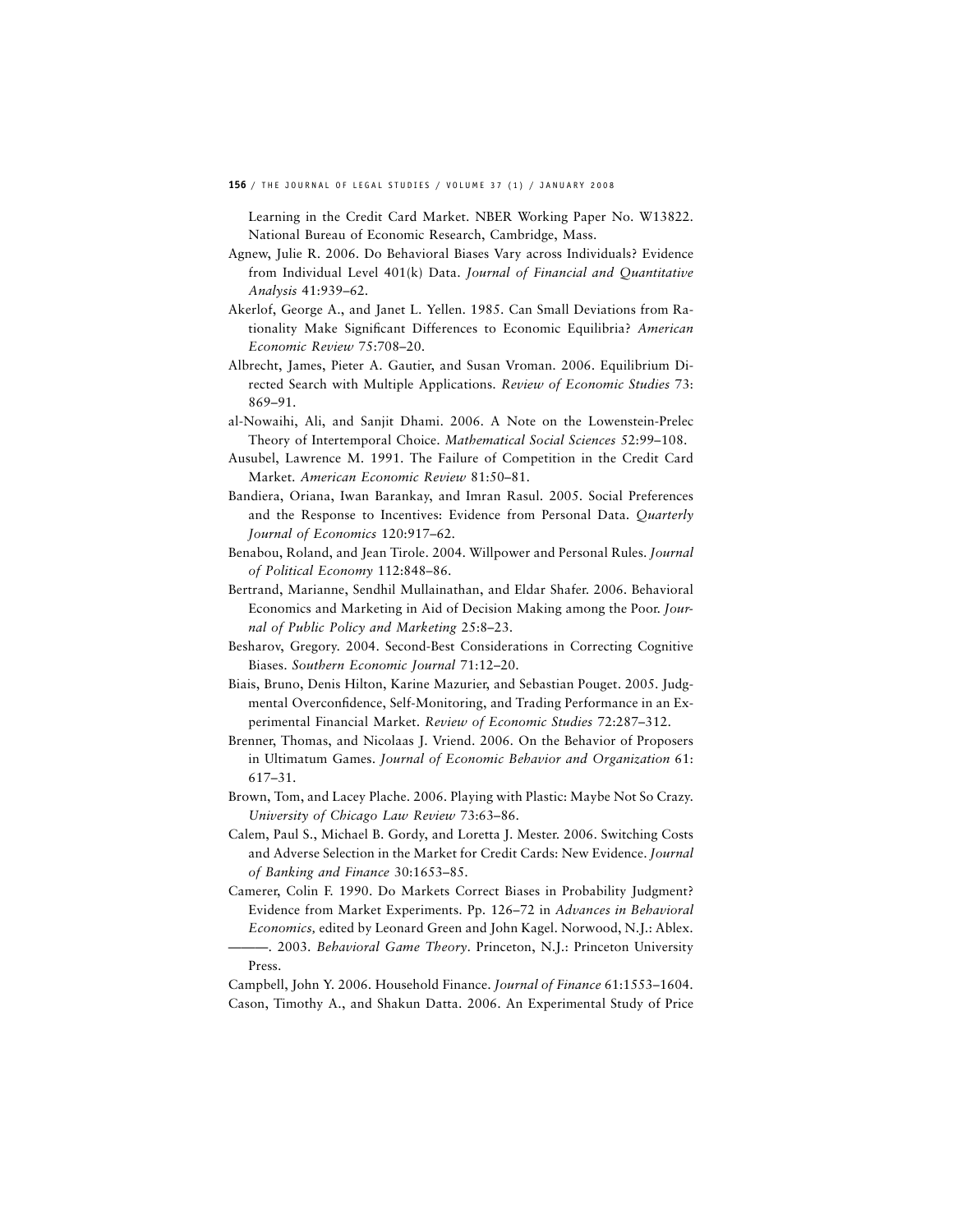Dispersion in an Optimal Search Model with Advertising. *International Journal of Industrial Organization* 24:639–65.

- Cheema, Amar, and Dilip Soman. 2006. Malleable Mental Accounting: The Effect of Flexibility on the Justification of Attractive Spending and Consumption Decisions. *Journal of Consumer Psychology* 16:33–44.
- Chiappe, Dan, and Kevin MacDonald. 2005. The Evolution of Domain-General Mechanisms in Intelligence and Learning. *Journal of General Psychology* 132:5–40.
- Compte, Oliver, and Andrew Postlewaite. 2004. Confidence-Enhanced Performance. *American Economic Review* 94:1536–57.
- Dasgupta, Partha, and Eric Maskin. 2005. Uncertainty and Hyperbolic Discounting. *American Economic Review* 95:1290–99.
- DellaVigna, Stefano, and Ulrike Malmendier. 2004. Contract Design and Self-Control: Theory and Evidence. *Quarterly Journal of Economics* 119: 353–402.
- Einav, Liran. 2005. Informational Asymmetries and Observational Learning in Search. *Journal of Risk and Uncertainty* 30:241–59.
- Frederick, Shane, George Lowenstein, and Ted O'Donaghue. 2002. Time Discounting and Time Preference: A Critical Review. *Journal of Economic Literature* 40:351–401.
- Gabaix, Xavier, and David Laibson. 2006. Shrouded Attributes, Consumer Myopia, and Information Suppression in Competitive Markets. *Quarterly Journal of Economics* 121:505–40.
- García, Diego, Francesco Sangiorgi, and Branko Urošević. 2007. Overconfidence and Market Efficiency with Heterogenous Agents. *Economic Theory* 30:313–36.
- Grether, David, Alan Schwartz, and Louis Wilde. 1992. Price, Quality, and Timing of Moves in Markets with Incomplete Information: An Experimental Analysis. *Economic Journal* 102:754–71.
- Harrison, Glenn W. 1994. Expected Utility Theory and the Experimentalists. *Empirical Economics* 19:223–53.
- Jolls, Christine, and Cass R. Sunstein. 2006. Debiasing through Law. *Journal of Legal Studies* 35:199–241.
- Kahneman, Daniel. 2003. Maps of Bounded Rationality: Psychology for Behavioral Economics. *American Economic Review* 92:1449–76.
- Kaplan, Todd R., and Bradley J. Ruffle. 2004. The Self-Serving Bias and Beliefs about Rationality. *Economic Inquiry* 42:237–46.
- Kim, Jeong-Yoo. 2006. Hyperbolic Discounting and the Repeated Self-Control Problem. *Journal of Economic Psychology* 27:344–59.
- Kim, Taehyung, Lucia F. Dunn, and Gene Mumy. 2005. Bank Competition and Consumer Search over Credit Card Interest Rates. *Economic Inquiry* 43: 344–53.
- Kluger, Brian D., and Steve R. Wyatt. 2004. Are Judgment Errors Reflected in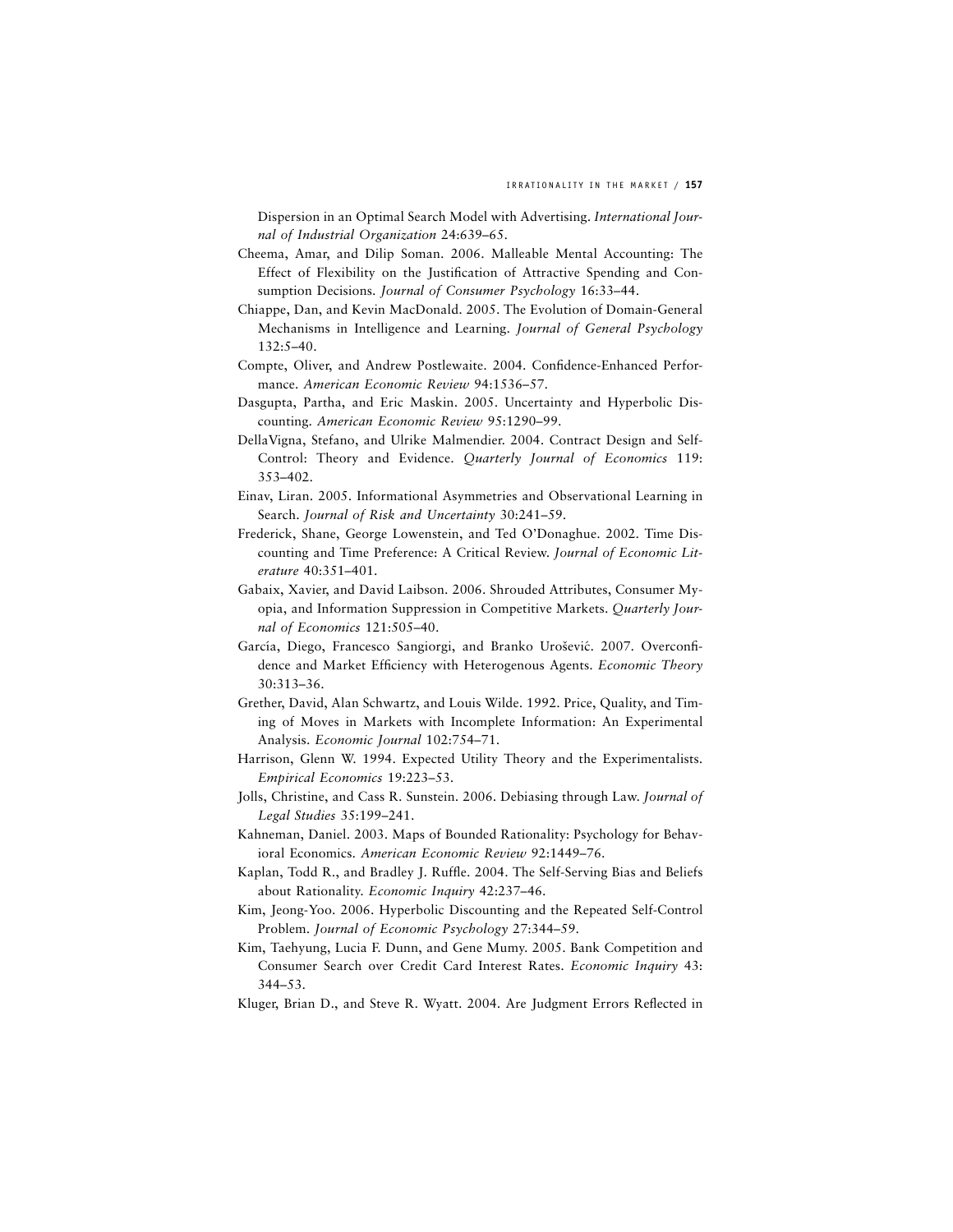Market Prices and Allocations? Experimental Evidence Based on the Monty Hall Problem. *Journal of Finance* 59:969–97.

Krueger, Joachim I., and David C. Funder. 2004. Toward a Balanced Social Psychology: Causes, Consequences, and Cures for the Problem-Seeking Approach to Social Behavior and Cognition. *Behavioral and Brain Sciences* 27: 313–27.

- List, John A. 2003. Does Market Experience Eliminate Market Anomalies? *Quarterly Journal of Economics* 118:41–71.
- -. 2006. The Behavioralist Meets the Market: Measuring Social Preferences and Reputation Effects in Actual Transactions. *Journal of Political Economy* 114:1–37.
- Morgan, John, Henrik Orzen, and Martin Sefton. 2006. An Experimental Study of Price Dispersion. *Games and Economic Behavior* 54:134–58.
- Natter, Hedwig M., and Dianne C. Barry. 2005. Effects of Active Information Processing on the Understanding of Risk Information. *Journal of Applied Cognitive Psychology* 19:123–35.
- Puri, Manju, and David T. Robinson. 2007. Optimism and Economic Choice. *Journal of Financial Economics* 86:71–99.
- Rabin, Matthew. 1999. Comment. P. 247 in *Behavioral Dimensions of Retirement Economics,* edited by Henry Aaron. Washington, D.C.: Brookings Institution Press and Russell Sage Foundation.
- Rachlinski, Jeffrey J. 2006. Cognitive Errors, Individual Differences, and Paternalism. *University of Chicago Law Review* 73:207–29.
- Ronnlund Michael, Erik Karlsonn, Erica Laggnas, Lisa Larsson, and Therese Lindstrom. 2005. Risky Decision Making across Three Areas of Choice: Are Younger and Older Adults Differently Subject to Framing Effects? *Journal of General Psychology* 132:81–92.
- Rydval, Ondrej, and Andreas Ortmann. 2004. How Financial Incentives and Cognitive Abilities Affect Task Performance in Laboratory Settings: An Illustration. *Economics Letters* 85:315–20.
- Salop, Stephen, and Joseph Stiglitz. 1977. Bargains and Ripoffs: A Model of Monopolistically Competitive Price Dispersion. *Review of Economic Studies* 44:493–510.
- Schmitt, Pamela M. 2004. On Perceptions of Fairness: The Role of Valuations, Outside Options, and Information in Ultimatum Bargaining Games. *Experimental Economics* 7:49–73.
- Shui, Haiyan, and Lawrence M. Ausubel. 2005. Time Inconsistency in the Credit Card Market. Unpublished manuscript. University of Maryland, Department of Economics, January.
- Soman, Dilip, and Amar Cheema. 2004. When Goals Are Counterproductive: The Effects of Violation of a Behavioral Goal on Subsequent Performance. *Journal of Consumer Research* 31:52–62.